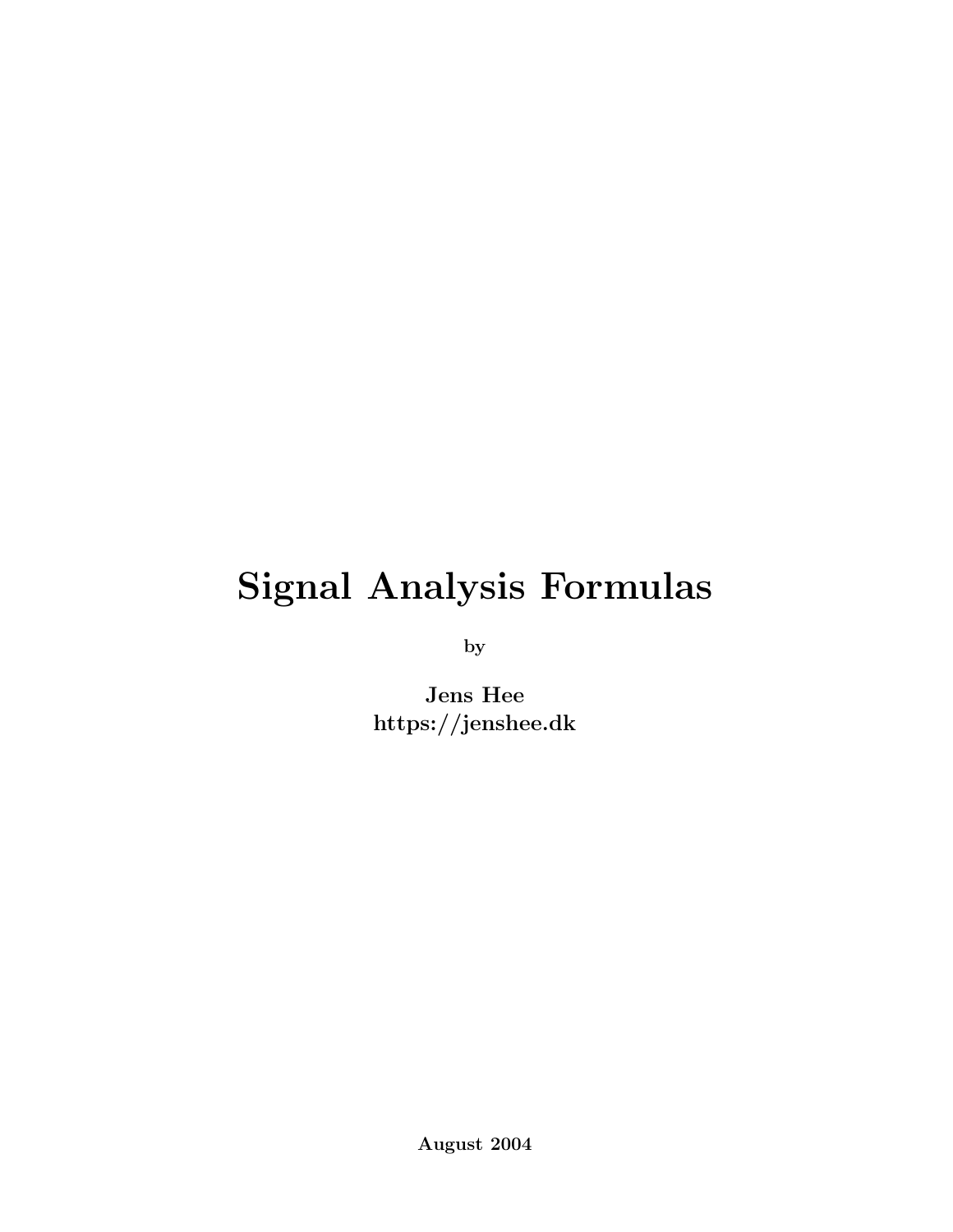# Change log

#### 18. August 2004

1. Document restarted. It is based on an older but similar document.

#### 11. August 2009

1. Formula for exponential averaging changed to give a better approximation for small values of N.

#### 21. November 2015

1. Formula for A-weighting corrected.

#### 13. March 2020

1. Meta data added.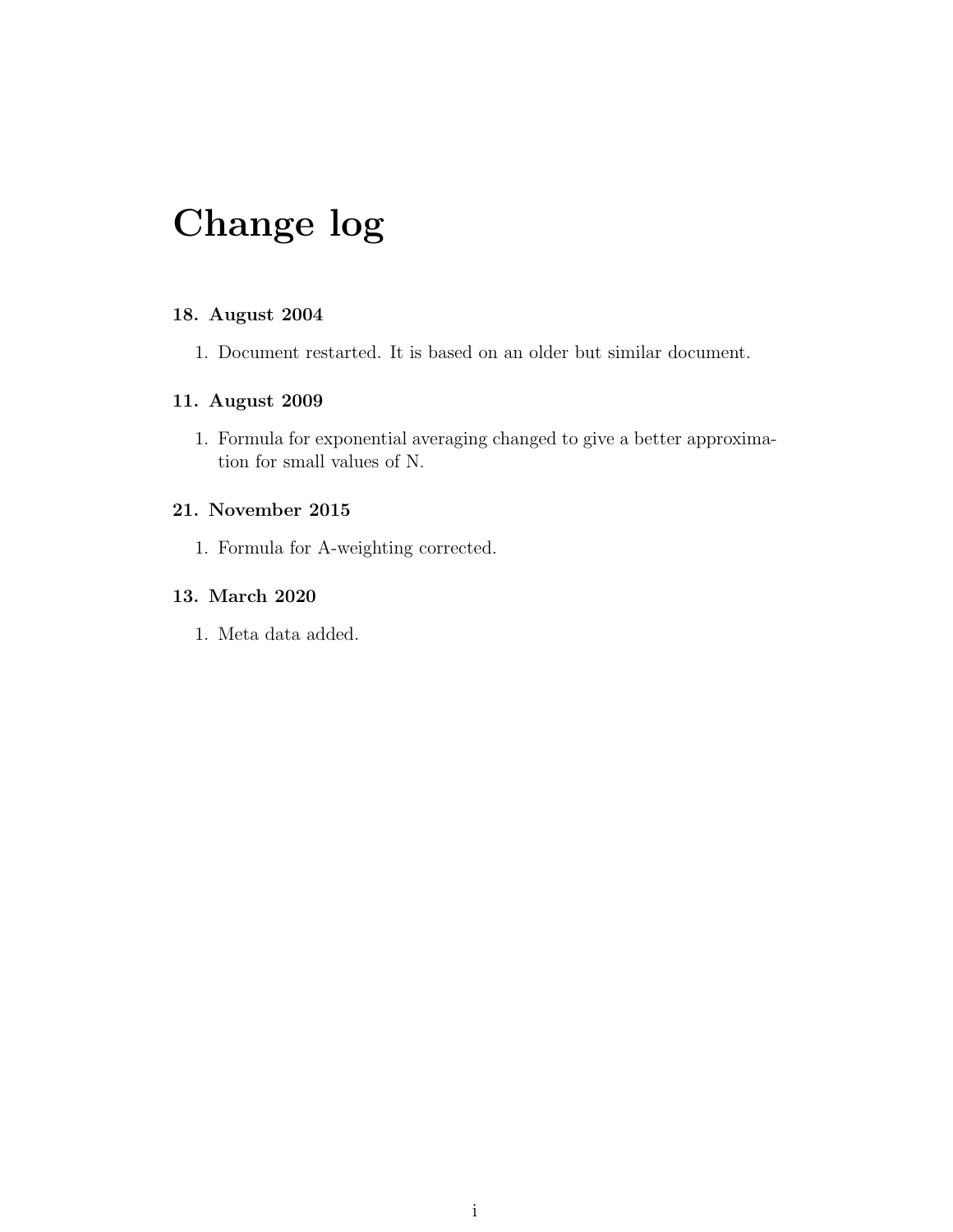# **Contents**

| $\mathbf 1$ |     | The Discrete Fourier Transform                                           | $\mathbf{1}$    |
|-------------|-----|--------------------------------------------------------------------------|-----------------|
|             | 1.1 | Definition of the Discrete Fourier transform $\quad .\ .\ .\ .\ .\ .\ .$ | $\mathbf{1}$    |
|             | 1.2 | Some rules for real signals $\ldots \ldots \ldots \ldots \ldots \ldots$  | $\mathbf{1}$    |
|             | 1.3 |                                                                          | $\overline{2}$  |
| $\bf{2}$    |     | Baseband narrow band spectra and time functions                          | 3               |
|             | 2.1 |                                                                          | $\sqrt{3}$      |
|             |     | 2.1.1                                                                    | 3               |
|             | 2.2 |                                                                          | 3               |
|             |     | Calculation of magnitude<br>2.2.1                                        | $\overline{4}$  |
|             | 2.3 |                                                                          | $\overline{4}$  |
|             |     |                                                                          | $\overline{4}$  |
|             | 2.4 |                                                                          | $\overline{4}$  |
|             |     |                                                                          | $\overline{5}$  |
|             | 2.5 | Cross spectrum using signal enhancement                                  | $\overline{5}$  |
|             |     | Calculation of magnitude<br>2.5.1                                        | $\overline{5}$  |
|             | 2.6 |                                                                          | $\overline{5}$  |
|             |     | 2.6.1<br>Calculation of magnitude                                        | $6\phantom{.}6$ |
|             | 2.7 |                                                                          | $6\phantom{.}6$ |
|             |     | 2.7.1                                                                    | $6\phantom{.}6$ |
|             | 2.8 |                                                                          | $6\phantom{.}6$ |
|             | 2.9 |                                                                          | $\,6$           |
|             |     | 2.9.1                                                                    | $\overline{7}$  |
|             |     |                                                                          | $\overline{7}$  |
|             |     | 2.10.1 Calculation of magnitude                                          | $\overline{7}$  |
| 3           |     | Zoom narrow band spectra and time functions                              | 8               |
|             | 3.1 |                                                                          | 8               |
|             |     | 3.1.1                                                                    | $8\,$           |
|             | 3.2 |                                                                          | $8\,$           |
|             | 3.3 |                                                                          | 8               |
|             |     |                                                                          | Q               |
|             | 3.4 |                                                                          | 9               |
|             | 3.5 |                                                                          | 9               |
|             | 3.6 | Cross spectrum using signal enhancement                                  | 9               |
|             | 3.7 |                                                                          | 9               |
|             |     | 3.7.1                                                                    | 9               |
|             |     | Calculation of magnitude                                                 |                 |
|             | 3.8 |                                                                          | 9               |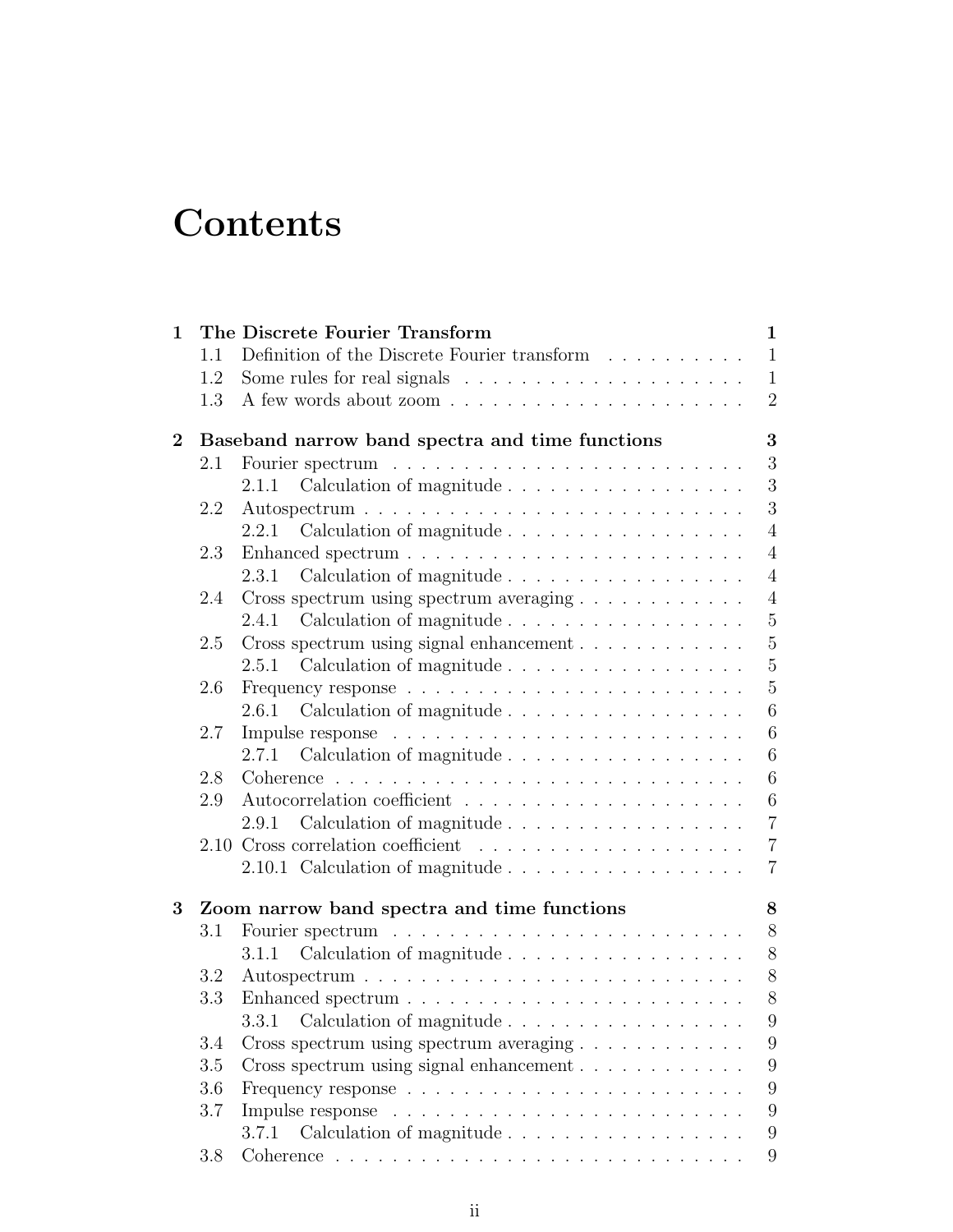|                | 3.9                                                                                            | 10       |
|----------------|------------------------------------------------------------------------------------------------|----------|
|                | Calculation of magnitude<br>3.9.1                                                              | 10       |
|                |                                                                                                | 10       |
|                | 3.10.1 Calculation of magnitude                                                                | 10       |
| 4              | Equalization                                                                                   | 11       |
| $\bf{5}$       | Group delay calculations                                                                       | 12       |
| 6              | Delay compensation of phase functions                                                          | 14       |
|                | 6.1                                                                                            | 14       |
|                | 6.2                                                                                            | 14       |
| $7\phantom{.}$ | Bow-tie correction                                                                             | 16       |
|                | 7.1                                                                                            | 16       |
|                | 7.2                                                                                            | 16       |
|                |                                                                                                |          |
| 8              | Integration and differentiation of magnitude spectra                                           | 17       |
|                | 8.1                                                                                            | 17       |
|                | 8.2                                                                                            | 17       |
| 9              | A-weighting of spectra                                                                         | 18       |
|                | 10 PSD and ESD for narrow bandspectra                                                          | 19       |
|                |                                                                                                |          |
|                | 11 Window definitions                                                                          | 20       |
|                |                                                                                                | 20       |
|                |                                                                                                | 20<br>21 |
|                |                                                                                                |          |
|                |                                                                                                | 21<br>21 |
|                |                                                                                                | 22       |
|                |                                                                                                | 22       |
|                |                                                                                                | 22       |
|                |                                                                                                | 23       |
|                |                                                                                                | 23       |
|                |                                                                                                | 23       |
|                |                                                                                                | 23       |
|                |                                                                                                | 24       |
|                | $11.14 \text{CosCos}. \dots \dots \dots \dots \dots \dots \dots \dots \dots \dots \dots \dots$ | 24       |
|                |                                                                                                |          |
|                | 12 Puretone detection                                                                          | 25<br>25 |
|                |                                                                                                |          |
|                |                                                                                                | 26<br>26 |
|                |                                                                                                | 26       |
|                |                                                                                                | 26       |
|                |                                                                                                | 26       |
|                |                                                                                                | 26       |
|                |                                                                                                |          |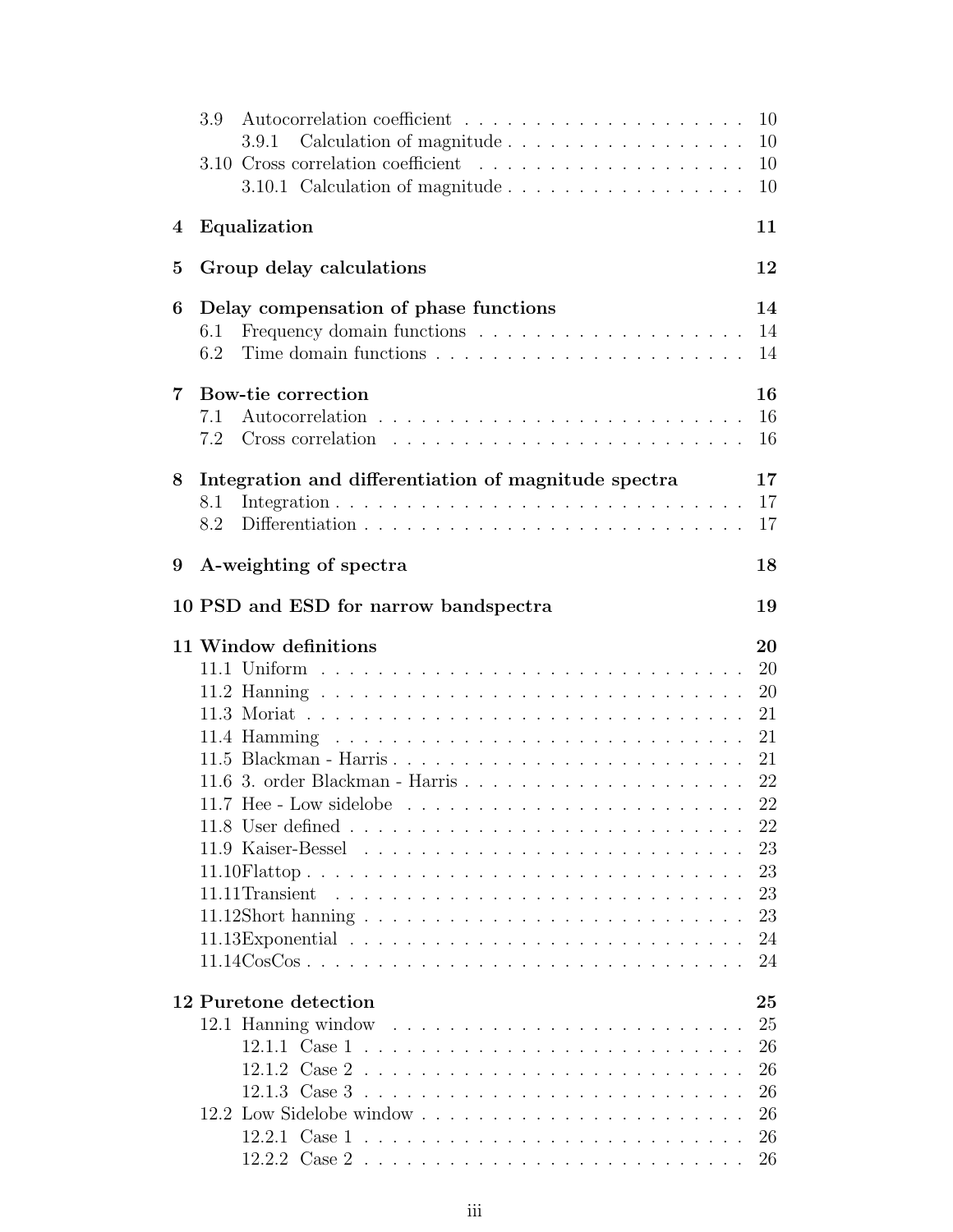| 12.2.3 Case $3 \ldots \ldots \ldots \ldots \ldots \ldots \ldots \ldots \ldots \ldots$ | 27       |
|---------------------------------------------------------------------------------------|----------|
|                                                                                       | 27       |
| 13 Distortion measurements                                                            | 28       |
| 13.1 Finding the frequencies of the input signal                                      | 28       |
| 13.2 Finding the frequency of the harmonics and the sidebands                         | 28       |
|                                                                                       | 28       |
| 13.2.2 Difference Frequency Distortion                                                | 29       |
| 13.2.3 Intermodulation Distortion                                                     | 29       |
| 13.3 Level of the input signal, harmonics and sidebands                               | 29       |
|                                                                                       | 29       |
|                                                                                       | 30       |
| 13.4.2 Difference Frequency Distortion                                                | 30       |
| 13.4.3 Intermodulation Distortion                                                     | 30       |
|                                                                                       |          |
| 14 N'th Octave Synthesis                                                              | 31       |
|                                                                                       | 33       |
| 15 Probability functions                                                              | 33       |
|                                                                                       | 33       |
|                                                                                       | 34       |
|                                                                                       | 34       |
|                                                                                       |          |
|                                                                                       | 34<br>34 |
|                                                                                       | 35       |
|                                                                                       | 36       |
| 16 Averaging                                                                          | 36       |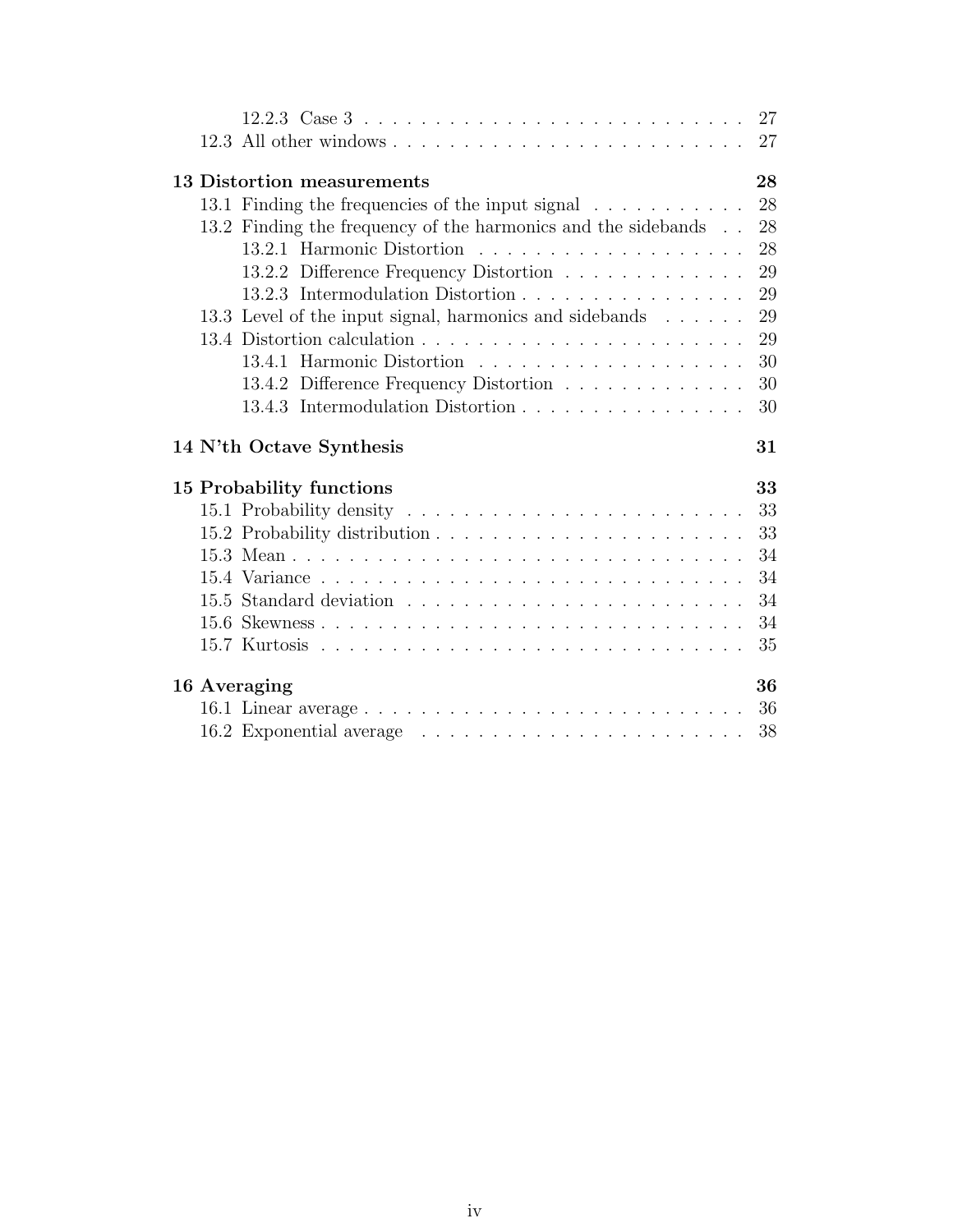# <span id="page-5-0"></span>Chapter 1

# The Discrete Fourier Transform

## <span id="page-5-1"></span>1.1 Definition of the Discrete Fourier transform

The definition of the Discrete Fourier transform (DFT) used in the following is given by:

$$
X(k) = DFT_N\{x(n)\} = \sum_{n=0}^{N-1} x(n)e^{-j\frac{2\pi}{N}kn}, \qquad k = 0, ..., N-1
$$

This definition is also used by the most common FFT implementations. The Inverse Discrete Fourier transform (IDFT) is defined by:

$$
x(n) = IDFT_N\{X(k)\} = \frac{1}{N} \sum_{k=0}^{N-1} X(k)e^{j\frac{2\pi}{N}nk}
$$

IDFT can be calculated from the DFT as follows:

$$
x(n) = IDFT_N\{X(k)\} = \frac{1}{N}DFT_N\{X^*(k)\}^*
$$

### <span id="page-5-2"></span>1.2 Some rules for real signals

For the real signal  $x(n)$  and the corresponding spectrum  $X(k)$  we have:

$$
X(k) = X^*(-k)
$$

where:

$$
X(k) = DFT_N\{x(n)\}\
$$

and:

$$
x(n) = IDFT_N\{X(k)\} = \frac{1}{N}DFT_N\{X(N-k)\} = Re(IDFT_N\{Z(k)\})
$$

where:

$$
Z(k) = \begin{cases} X(k) & \text{for } k = 0, N/2\\ 2X(k) & \text{for } 1 \le k \le N/2 - 1\\ 0 & \text{for } N/2 + 1 \le k \le N - 1 \end{cases}
$$

The Hilbert transform of  $x(n)$  is given by:

$$
y(n) = Im(IDFT_N\{Z(k)\})
$$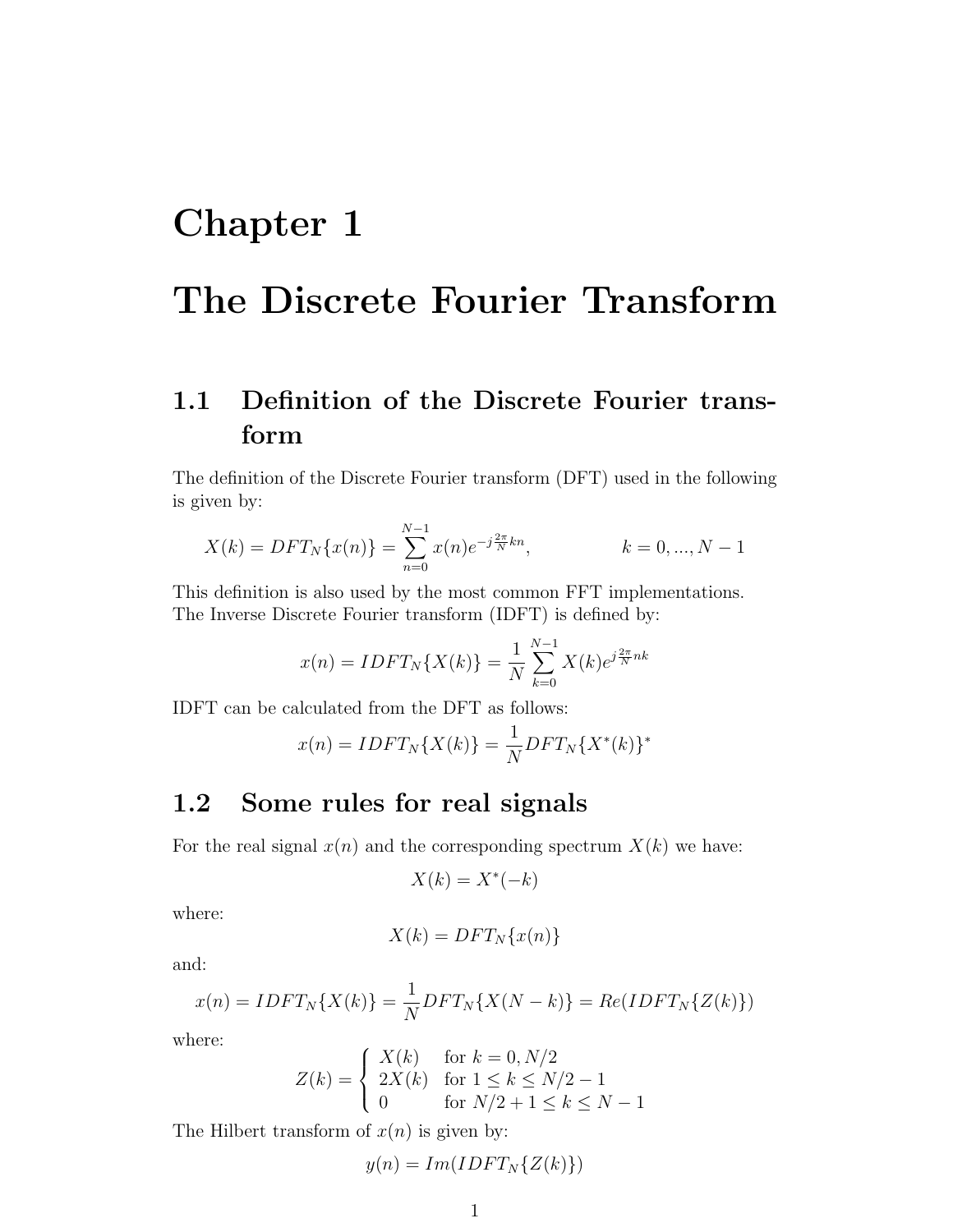### <span id="page-6-0"></span>1.3 A few words about zoom

Zoom is a method for increasing the frequency resolution of the spectrum of a signal in a frequency band through a series of signal transformations. The frequency band of interest must lie within the frequency range of the signal, that is:

$$
\frac{1}{n_d} f_{max} \le f_c \le f_{max} - \frac{1}{n_d} f_{max}
$$

where:

 $f_{max}$  is the frequency range of the signal.

 $f_c$  is the center frequency of the frequency band of interest.

 $n_d$  is the decimation factor corresponding to the increase in frequency resolution.

#### Frequency shift

$$
y(n) = x(n)e^{-j2\pi f_c n} = x(n)(\cos(2\pi f_c n) - j\sin(2\pi f_c n))
$$

#### Lowpass filtering

$$
z(n) = h(n) * y(n) = h(n) * y_{re}(n) + jh(n) * y_{im}(n)
$$

where:

 $h(n)$  is a lowpass filter. The cutoff frequency of the filter is half the frequency range of the frequency band of interest.

#### Decimation

$$
v(n) = z(n_d n)
$$

where:

 $v(n)$  is the complex time signal used in the spectrum calculations.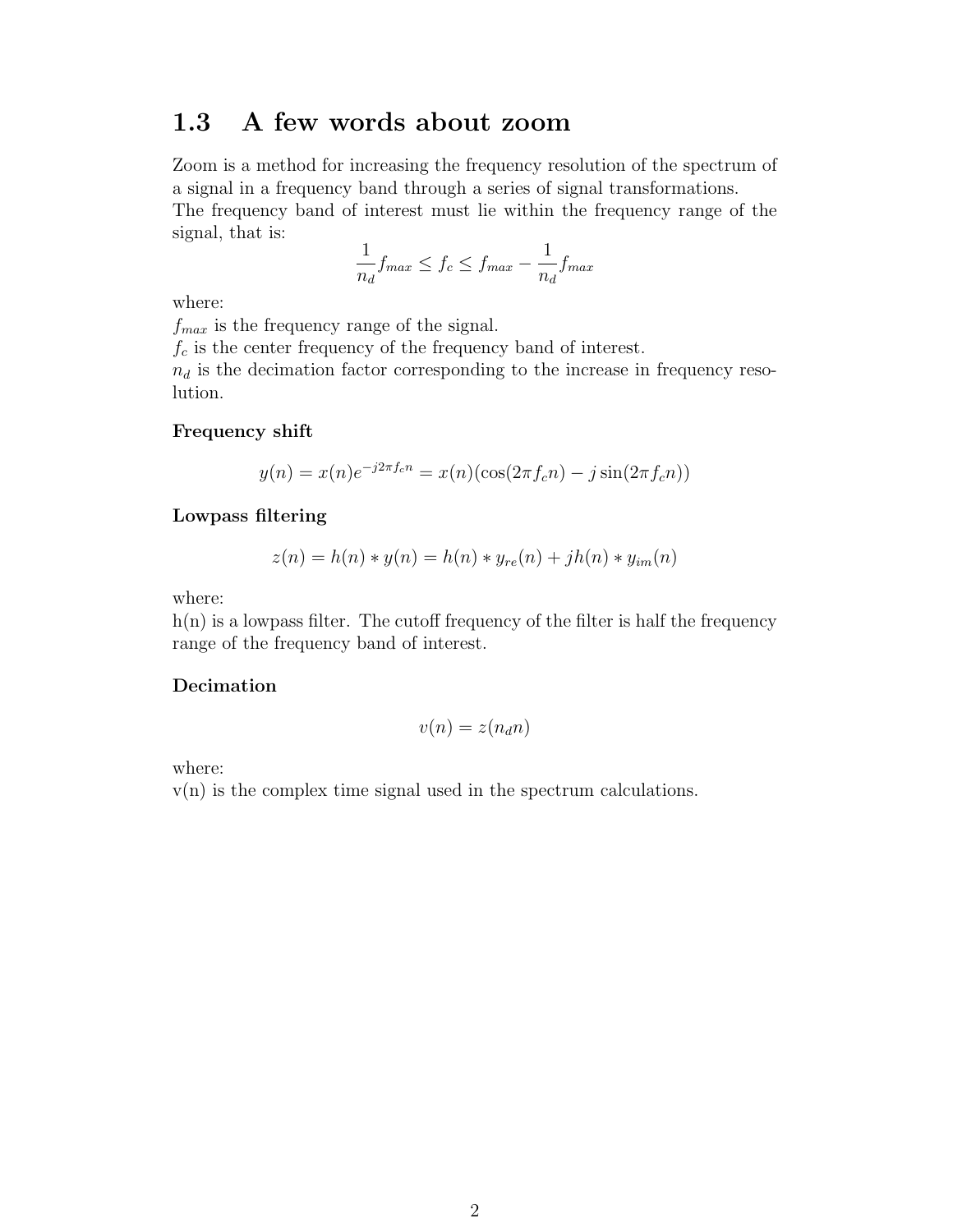# <span id="page-7-0"></span>Chapter 2

# Baseband narrow band spectra and time functions

### <span id="page-7-1"></span>2.1 Fourier spectrum

$$
S(k) = \begin{cases} \frac{1}{N}X(k) & \text{for } k = 0\\ \frac{\sqrt{2}}{N}X(k) & \text{for } 1 \le k \le k_{max} \end{cases}
$$

where:

$$
X(k) = DFT_N\{x(n)\}
$$

 $x(n)$ : Time signal

 $S(k)$ : Fourier spectrum

 $k_{max}$ : Antialiasing filter cutoff linenumber

#### <span id="page-7-2"></span>2.1.1 Calculation of magnitude

The magnitude is calculated as follows:

Rms:  $G_1(k) = \sqrt{S_{re}^2(k) + S_{im}^2(k)}$ Pwr:  $G_2(k) = G_1^2(k)$ Psd:  $G_3(k) = \frac{1}{B_w} G_2(k)$ Esd:  $G_4(k) = \frac{T_m}{\Delta f} G_2(k)$ 

The values of  $B_w$ ,  $T_m$  are given in Chapter 10.

### <span id="page-7-3"></span>2.2 Autospectrum

$$
G(k) = E\{|S(k)|^2\}
$$

where:  $S(k)$ : Fourier spectrum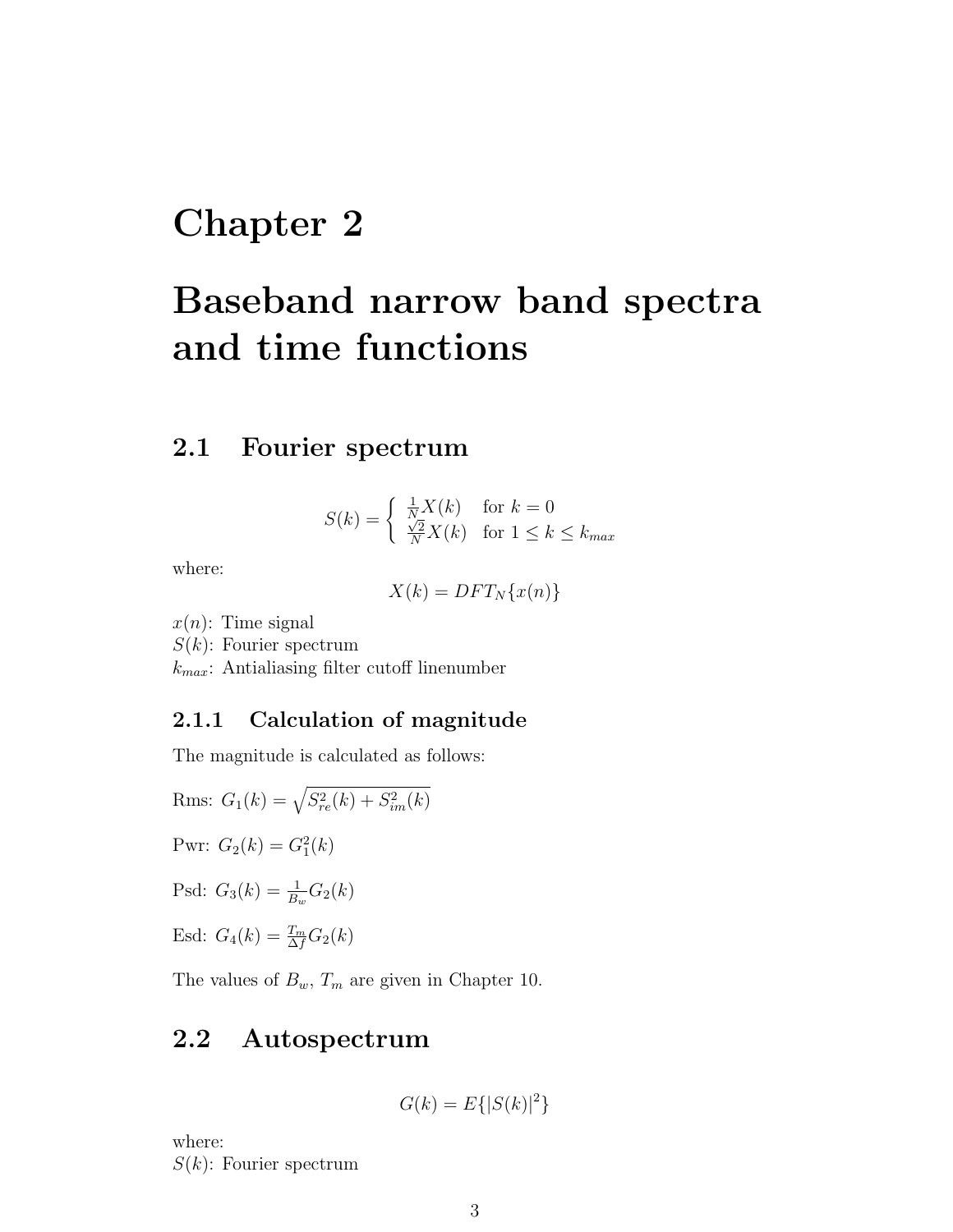$G(k)$ : Autospectrum E{}: Averaging operator

### <span id="page-8-0"></span>2.2.1 Calculation of magnitude

The magnitude has the following representations:

Rms:  $G_1(k) = \sqrt{G(k)}$ Pwr:  $G_2(k) = G(k)$ Psd:  $G_3(k) = \frac{1}{B_w}G(k)$ Esd:  $G_4(k) = \frac{T_m}{\Delta f} G(k)$ 

The values of  $B_w$ ,  $T_m$  are given in Chapter 10.

### <span id="page-8-1"></span>2.3 Enhanced spectrum

$$
S(k) = \begin{cases} \frac{1}{N}X(k) & \text{for } k = 0\\ \frac{\sqrt{2}}{N}X(k) & \text{for } 1 \le k \le k_{max} \end{cases}
$$

where:

$$
X(k) = DFT_N\{x(n)\}
$$

 $x(n)$ : Enhanced time signal  $S(k)$ : Enhanced spectrum

### <span id="page-8-2"></span>2.3.1 Calculation of magnitude

See Fourier spectrum

# <span id="page-8-3"></span>2.4 Cross spectrum using spectrum averaging

$$
G_{ab}(k) = G_{ba}^*(k) = E\{S_a^*(k)S_b(k)\}
$$

where:

 $S_a(k)$ : Fourier spectrum of ChA  $S_b(k)$ : Fourier spectrum of ChB  $G_{ab}(k)$ : Cross spectrum E{}: Averaging operator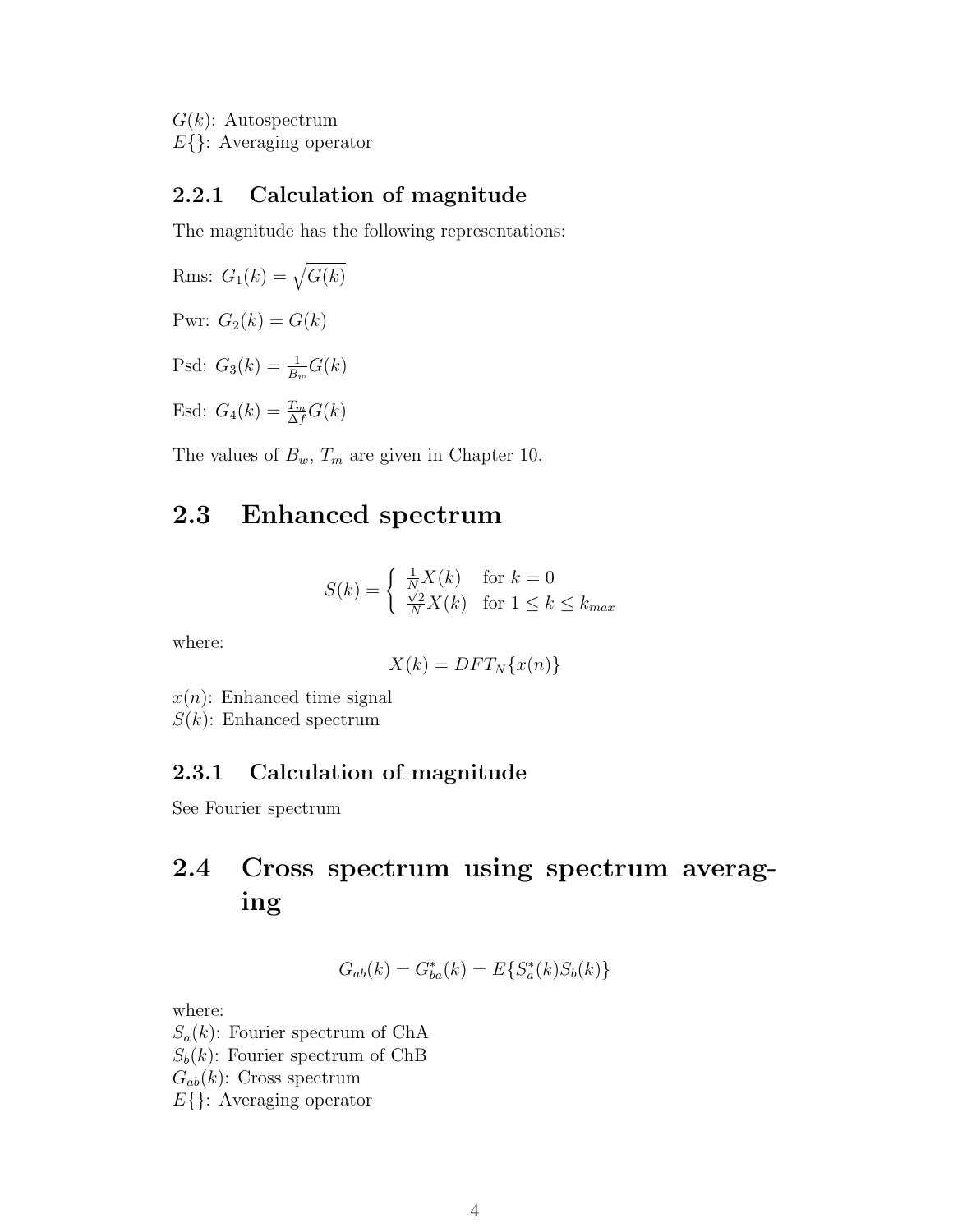#### <span id="page-9-0"></span>2.4.1 Calculation of magnitude

The magnitude is calculated as follows:

Rms:  $G_{1ab}(k) = \sqrt[4]{G_{ab_{re}}^2(k) + G_{ab_{im}}^2(k)}$ Pwr:  $G_{2ab}(k) = G_{1ab}^2(k)$ Psd:  $G_{3ab}(k) = \frac{1}{\sqrt{R}}$  $\frac{1}{B_{w_a}B_{w_b}}G_{2ab}(k)$ Esd:  $G_{4ab}(k) = \frac{\sqrt{T_{m_a}T_{m_b}}}{\sqrt{2\pi r_a}r_b}$  $\mathbf{v}_{\alpha}$  $\frac{A_{ma} + m_b}{\Delta f_a \Delta f_b} G_{2ab}(k)$ 

The values of  $B_w$ ,  $T_m$  are given in Chapter 10.

### <span id="page-9-1"></span>2.5 Cross spectrum using signal enhancement

$$
G_{ab}(k) = G_{ba}^*(k) = S_a^*(k)S_b(k)
$$

where:

 $S_a(k)$ : Enhanced spectrum of ChA  $S_b(k)$ : Enhanced spectrum of ChB  $G_{ab}(k)$ : Cross spectrum

### <span id="page-9-2"></span>2.5.1 Calculation of magnitude

See section about spectrum averaging

### <span id="page-9-3"></span>2.6 Frequency response

$$
H_1(k) = \frac{G_{ab}(k)}{G_{aa}(k)}
$$

$$
H_2(k) = \frac{G_{bb}(k)}{G_{ba}(k)}
$$

$$
H_3(k) = \sqrt{\frac{G_{bb}(k)}{G_{aa}(k)}}e^{j\phi(k)}, \qquad \phi(k) = \angle G_{ab}(k)
$$

where:

 $G_{aa}(k)$ : Autospectrum or magnitude of enhanced spectrum ChA in Pwr  $G_{bb}(k)$ : Autospectrum or magnitude of enhanced spectrum ChB in Pwr  $G_{ab}(k)$ : Cross spectrum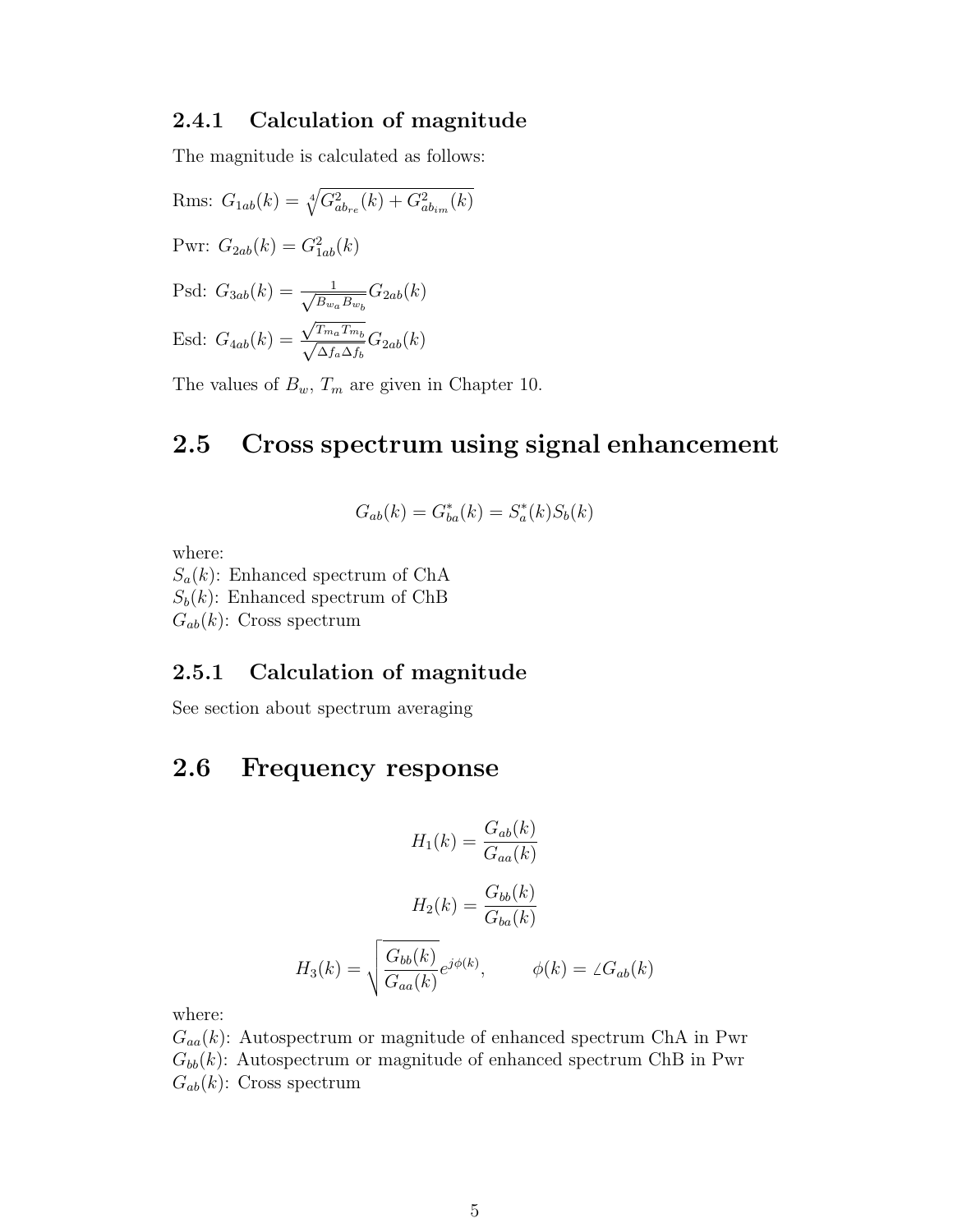#### <span id="page-10-0"></span>2.6.1 Calculation of magnitude

$$
M(k) = \sqrt{H_{re}^2(k) + H_{im}^2(k)}
$$

where:

 $H(k)$ : Corresponds to either  $H_1(k)$ ,  $H_2(k)$  or  $H_3(k)$ 

### <span id="page-10-1"></span>2.7 Impulse response

$$
h(n) = \begin{cases} g(n + N/2) & \text{for } 0 \le n \le N/2 - 1 \\ g(n - N/2) & \text{for } N/2 \le n \le N - 1 \end{cases}
$$

where:

$$
g(n) = \frac{1}{\Delta T} IDFT_N \{G(k)\}
$$

$$
G(k) = \begin{cases} H(k) & \text{for } k = 0\\ 2H(k) & \text{for } 1 \le k \le k_{max} \\ 0 & \text{for } k_{max} + 1 \le k \le N - 1 \end{cases}
$$

 $H(k)$ : Corresponds to either  $H_1(k)$ ,  $H_2(k)$  or  $H_3(k)$  $\Delta T$ : is the sampling interval

### <span id="page-10-2"></span>2.7.1 Calculation of magnitude

$$
M(n) = \sqrt{h_{re}^2(n) + h_{im}^2(n)}
$$

### <span id="page-10-3"></span>2.8 Coherence

$$
\gamma^2(k) = \frac{|G_{ab}(k)|^2}{G_{aa}(k)G_{bb}(k)}
$$

where:

 $G_{aa}(k)$ : Autospectrum ChA in Pwr  $G_{bb}(k)$ : Autospectrum ChB in Pwr  $G_{ab}(k)$ : Cross spectrum  $\gamma^2(k)$ : Coherence

### <span id="page-10-4"></span>2.9 Autocorrelation coefficient

$$
r(n) = \frac{R(n)}{R(0)}
$$

where:

$$
R(n) = IDFT_N\{F(k)\}, \quad \text{for } 0 \le n \le N/2 - 1
$$

$$
F(k) = \begin{cases} N^2 G(k) & \text{for } 0 \le k \le k_{max} \\ 0 & \text{for } k_{max} + 1 \le k \le N - 1 \end{cases}
$$

 $G(k)$ : Autospectrum or magnitude of enhanced spectrum in Pwr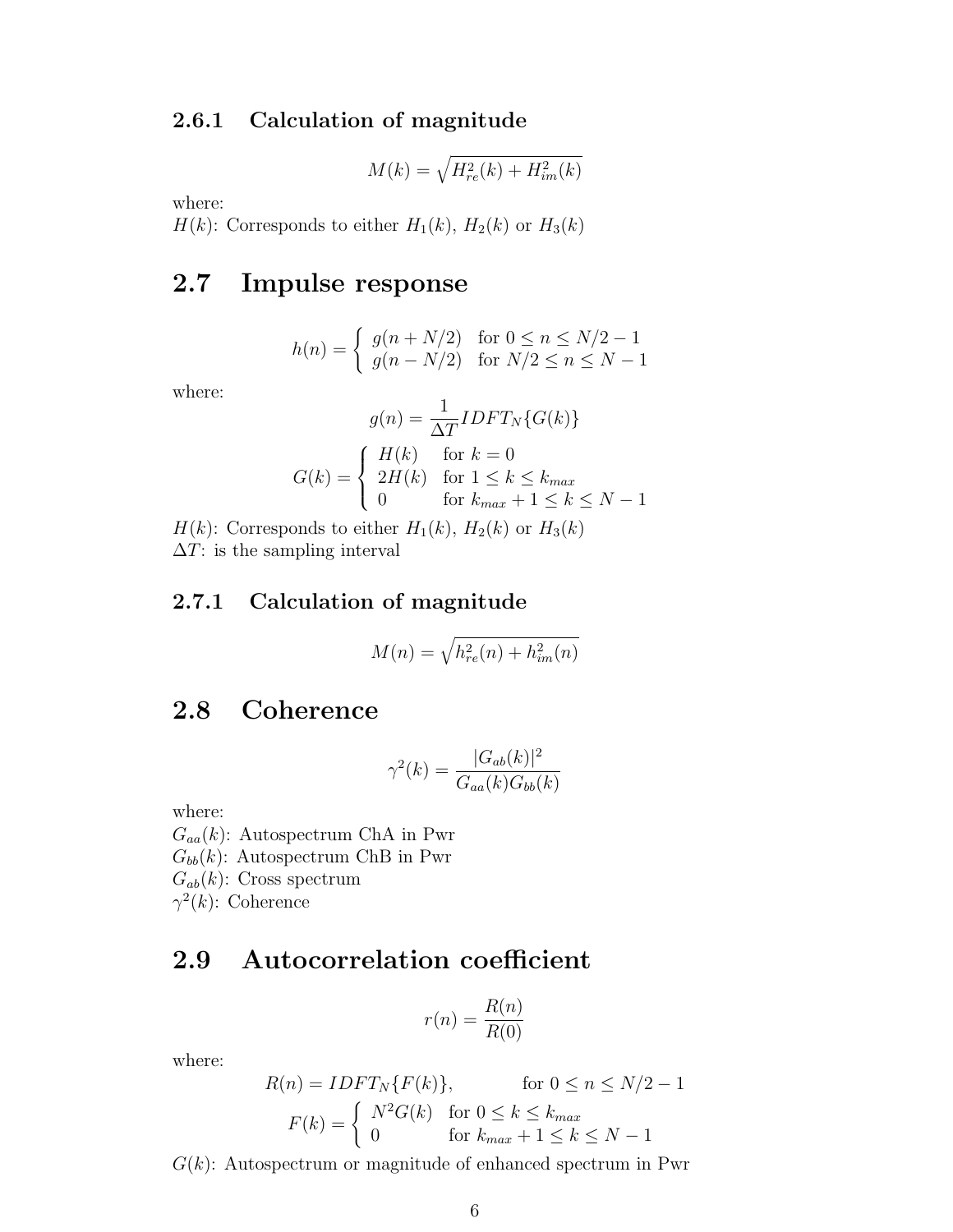### <span id="page-11-0"></span>2.9.1 Calculation of magnitude

$$
m(n) = \sqrt{r_{re}^2(n) + r_{im}^2(n)}
$$

### <span id="page-11-1"></span>2.10 Cross correlation coefficient

$$
r_{ab}(n) = \begin{cases} R_{ab}(n + N/2) / \sqrt{R_{aa}(0)R_{bb}(0)} & \text{for } 0 \le n \le N/2 - 1\\ R_{ab}(n - N/2) / \sqrt{R_{aa}(0)R_{bb}(0)} & \text{for } N/2 \le n \le N - 1 \end{cases}
$$

where:

$$
R_{ab}(n) = IDFT_N\{F_{ab}(k)\}
$$

$$
F_{ab}(k) = \begin{cases} N^2 G_{ab}(k) & \text{for } 0 \le k \le k_{max} \\ 0 & \text{for } k_{max} + 1 \le k \le N - 1 \end{cases}
$$

 $R_{aa}(0)$ : Sample 0 in Autocorrelation function ChA  $R_{bb}(0)$ : Sample 0 in Autocorrelation function ChB  $G_{ab}(k)$ : Cross spectrum

### <span id="page-11-2"></span>2.10.1 Calculation of magnitude

$$
m_{ab}(k) = \sqrt{r_{ab_{re}}^2(k) + r_{ab_{im}}^2(k)}
$$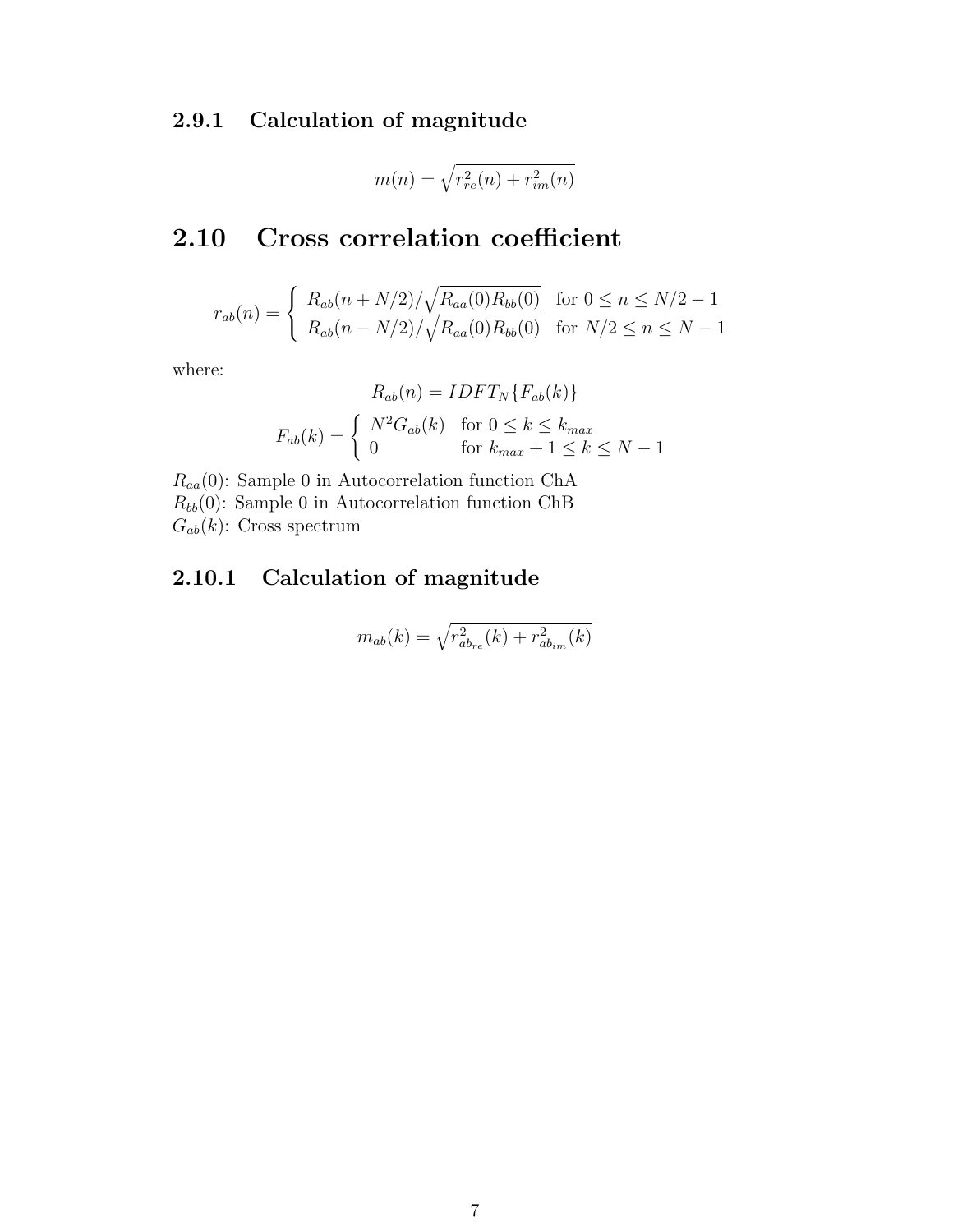# <span id="page-12-0"></span>Chapter 3

# Zoom narrow band spectra and time functions

### <span id="page-12-1"></span>3.1 Fourier spectrum

$$
S(k) = \begin{cases} \frac{\sqrt{2}}{N} X(N + k - k_{max}) & \text{for } 0 \le k \le k_{max} - 1\\ \frac{\sqrt{2}}{N} X(k - k_{max}) & \text{for } k_{max} \le k \le 2k_{max} \end{cases}
$$

where:

$$
X(k) = DFT_N\{x(n)\}\
$$

 $x(n)$ : Time signal  $S(k)$ : Fourier spectrum

 $k_{max}$ : Zoom filter cutoff line number

### <span id="page-12-2"></span>3.1.1 Calculation of magnitude

See Section 2.1.1

### <span id="page-12-3"></span>3.2 Autospectrum

See Section 2.2

### <span id="page-12-4"></span>3.3 Enhanced spectrum

$$
S(k) = \begin{cases} \frac{\sqrt{2}}{N} X(N + k - k_{max}) & \text{for } 0 \le k \le k_{max} - 1\\ \frac{\sqrt{2}}{N} X(k - k_{max}) & \text{for } k_{max} \le k \le 2k_{max} \end{cases}
$$

where:

$$
X(k) = DFT_N\{x(n)\}
$$

 $x(n)$ : Enhanced time signal

 $S(n)$ : Enhanced spectrum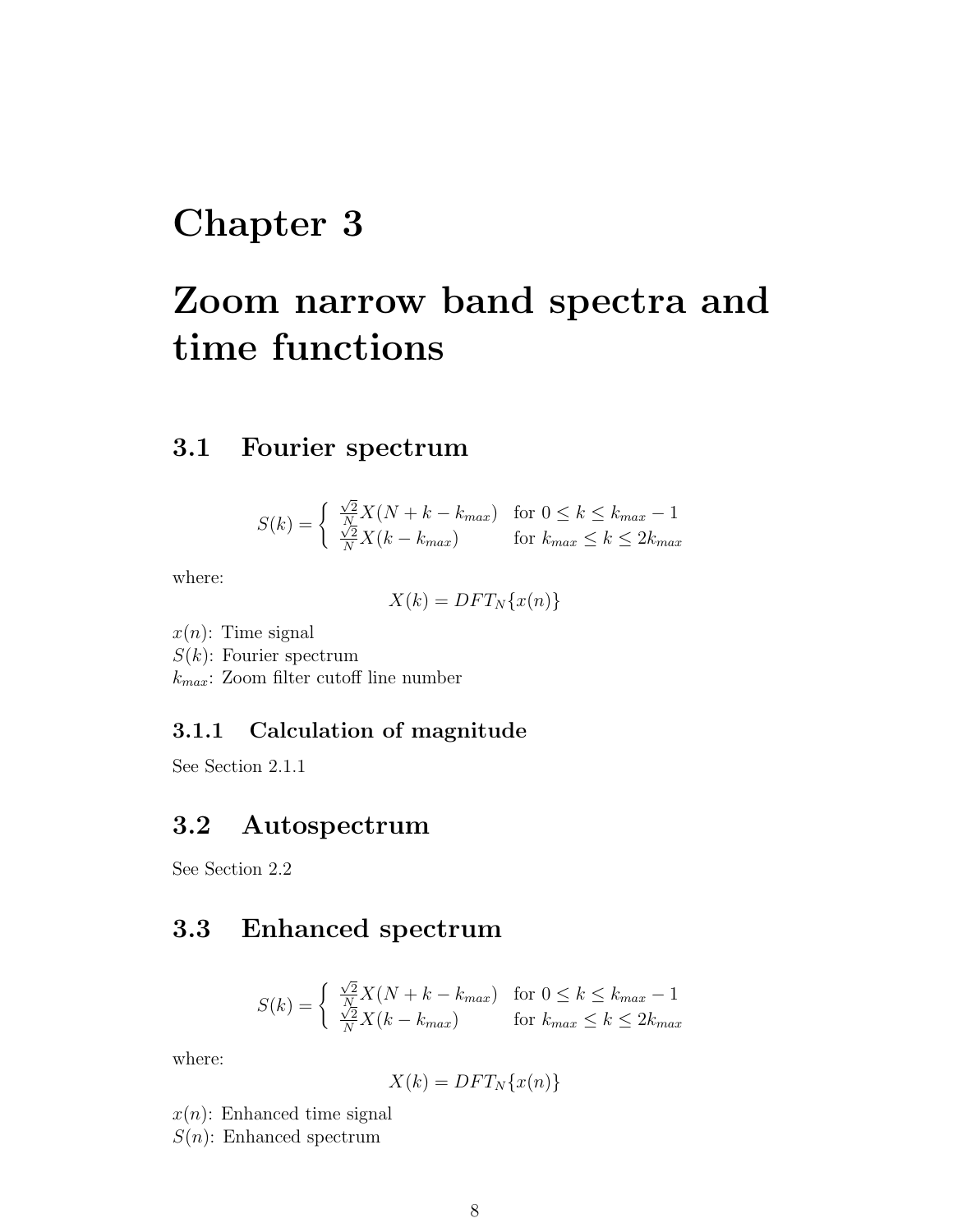#### <span id="page-13-0"></span>3.3.1 Calculation of magnitude

See Section 2.3.1

## <span id="page-13-1"></span>3.4 Cross spectrum using spectrum averaging

See Section 2.4

### <span id="page-13-2"></span>3.5 Cross spectrum using signal enhancement

See Section 2.5

### <span id="page-13-3"></span>3.6 Frequency response

See Section 2.6

### <span id="page-13-4"></span>3.7 Impulse response

$$
h(n) = \begin{cases} g(n + N/2) & \text{for } 0 \le n \le N/2 - 1 \\ g(n - N/2) & \text{for } N/2 \le n \le N - 1 \end{cases}
$$

where:

$$
g(n) = \frac{1}{\Delta T} IDFT_N\{G(k)\}
$$

$$
G(k) = \begin{cases} H(k + k_{max}) & \text{for } 0 \le k \le k_{max} \\ 0 & \text{for } k_{max} + 1 \le k \le N - k_{max} - 1 \\ H(k - N + k_{max}) & \text{for } N - k_{max} \le k \le N - 1 \end{cases}
$$

 $H(k)$ : Corresponds to either  $H_1(k)$ ,  $H_2(k)$  or  $H_3(k)$  $\Delta T$ : is the sampling interval

### <span id="page-13-5"></span>3.7.1 Calculation of magnitude

See Section 2.7.1

### <span id="page-13-6"></span>3.8 Coherence

See Section 2.8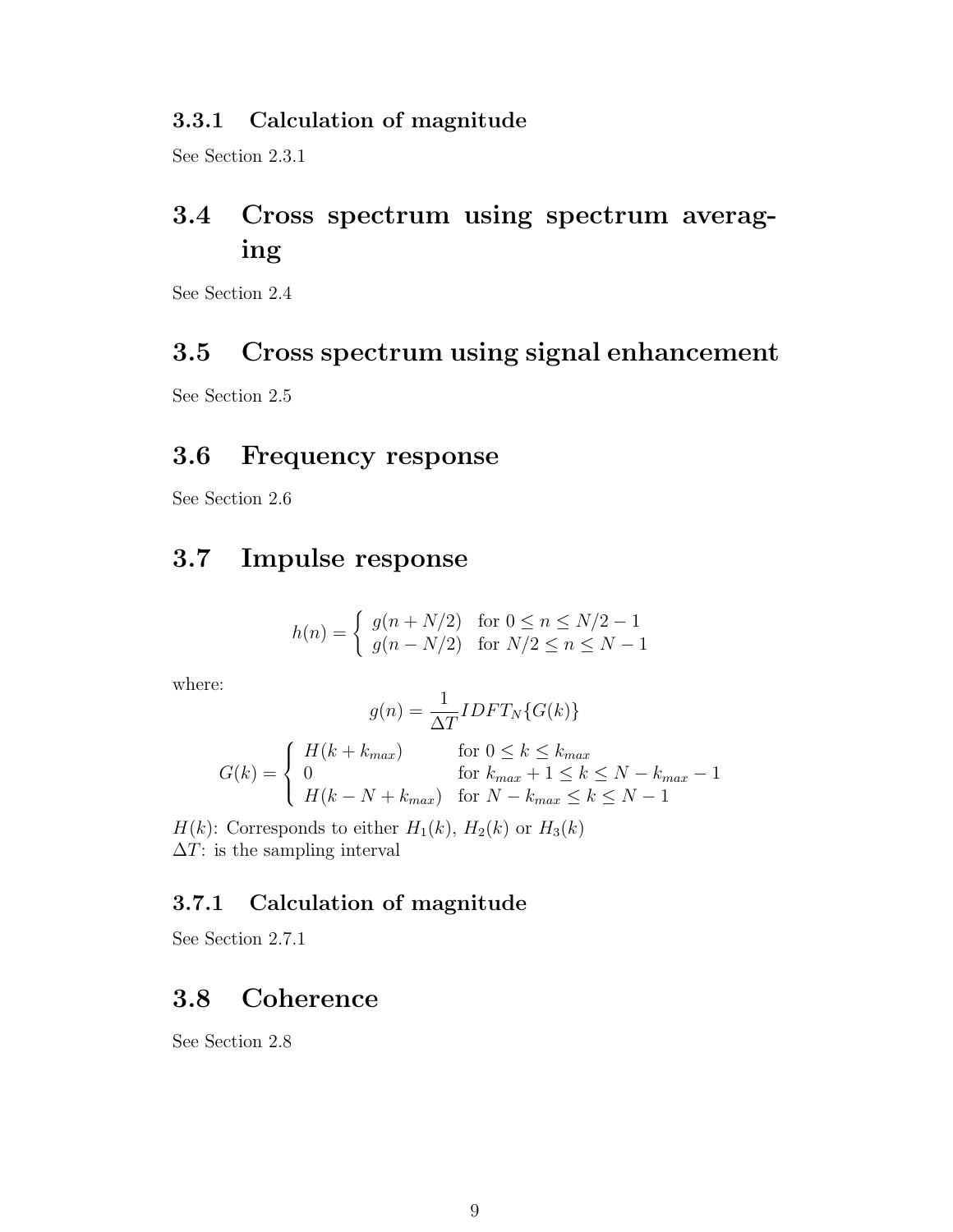### <span id="page-14-0"></span>3.9 Autocorrelation coefficient

$$
r(n) = \frac{R(n)}{R(0)}
$$

where:

$$
R(n) = IDFT_N\{F(k)\}, \qquad \text{for } 0 \le n \le N/2 - 1
$$

$$
F(k) = \begin{cases} N^2G(k + k_{max}) & \text{for } 0 \le k \le k_{max} \\ 0 & \text{for } k_{max} + 1 \le k \le N - k_{max} - 1 \\ N^2G(k - N + k_{max}) & \text{for } N - k_{max} \le k \le N - 1 \end{cases}
$$

 $G(k)$ : Autospectrum or magnitude of enhanced spectrum in Pwr

### <span id="page-14-1"></span>3.9.1 Calculation of magnitude

See Section 2.9.1

## <span id="page-14-2"></span>3.10 Cross correlation coefficient

$$
r_{ab}(n) = \begin{cases} R_{ab}(n + N/2) / \sqrt{R_{aa}(0)R_{bb}(0)} & \text{for } 0 \le n \le N/2 - 1\\ R_{ab}(n - N/2) / \sqrt{R_{aa}(0)R_{bb}(0)} & \text{for } N/2 \le n \le N - 1 \end{cases}
$$

where:

$$
R_{ab}(n) = IDFT_N\{F_{ab}(k)\}
$$

$$
F_{ab}(k) = \begin{cases} N^2 G_{ab}(k + k_{max}) & \text{for } 0 \le k \le k_{max} \\ 0 & \text{for } k_{max} + 1 \le k \le N - k_{max} - 1 \\ N^2 G_{ab}(N - 1 - k) & \text{for } N - k_{max} \le k \le N - 1 \end{cases}
$$

 $R_{aa}(0)$ : Sample 0 in Autocorrelation function ChA  $R_{bb}(0)$ : Sample 0 in Autocorrelation function ChB  $G_{ab}(k)$ : Cross spectrum

### <span id="page-14-3"></span>3.10.1 Calculation of magnitude

See Section 2.10.1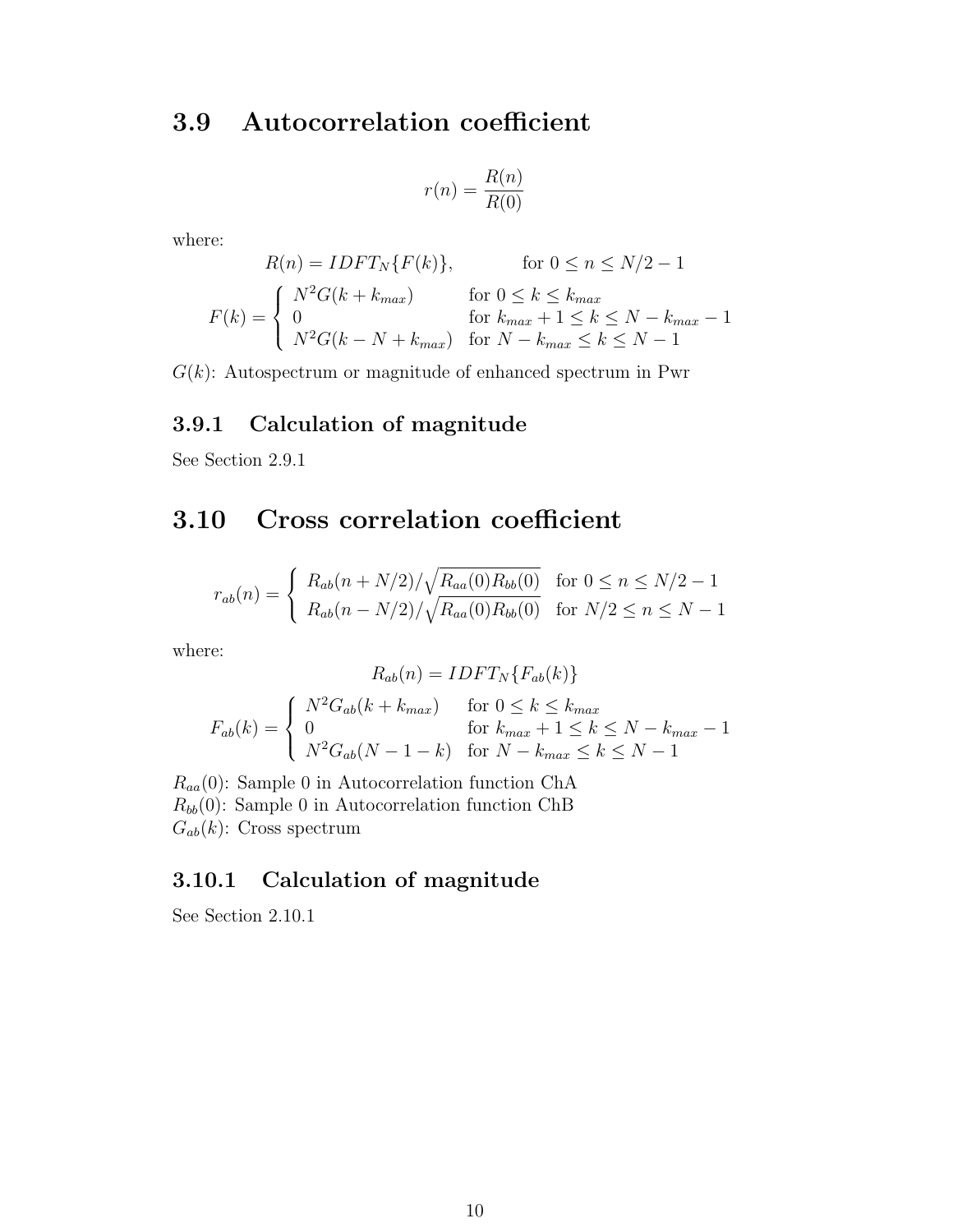# <span id="page-15-0"></span>Chapter 4 Equalization

Equalization is mainly used to compensate a frequency respons or impulse response for errors caused by differences in the two measurement channels. Differences in the amplitude and phase characteristics can be eliminated by dividing the measured frequency response by a reference frequency response. The reference frequency response can be obtained by measuring the frequency response of the instrument, by using the same input directly on the two channels of the instrument. Equalization can also be used for compensation for other measurement errors, by using a suitable reference.

Equalization of the frequency response is calculated as follows:

$$
H_e(n) = \frac{H(n)}{H_r(n)} = \frac{|H(n)|}{|H_r(n)|} e^{j(\phi(n) - \phi_r(n))}
$$

where:

 $H(n)$  is the measured frequency response.  $H_r(n)$  is the reference frequency response.

The equalized impulse response is calculated from the equalized frequency response.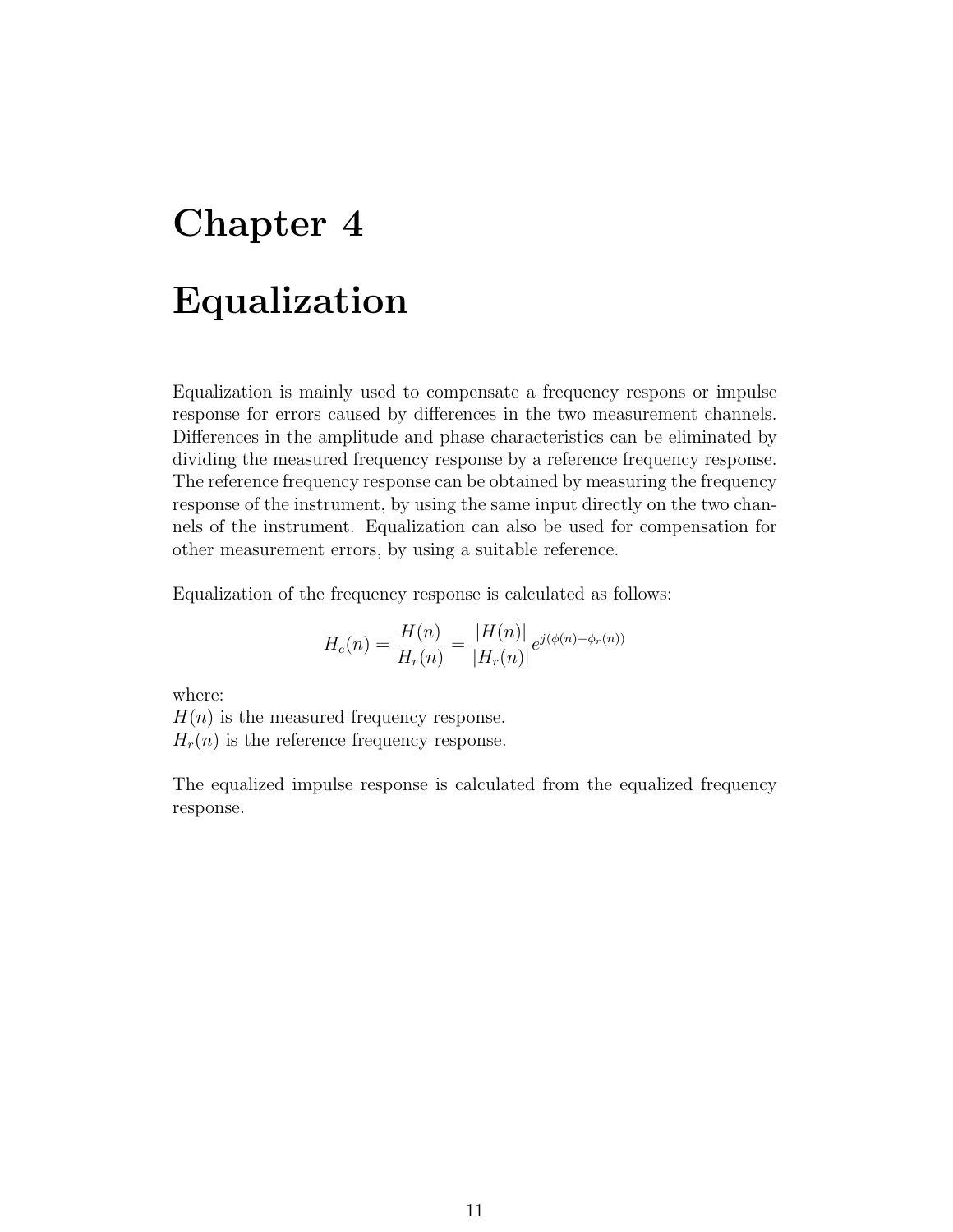# <span id="page-16-0"></span>Chapter 5 Group delay calculations

The group delay of a continuous complex signal is defined as:

$$
g_d(x) = -\frac{1}{2\pi} \frac{d\phi(x)}{dx}
$$

where:

$$
\phi(x) = \arctan \frac{s_{im}(x)}{s_{re}(x)}
$$

 $\phi(x)$  is in radians.

 $x$  is the independent variable (eg. time (s) or frequency (Hz)).  $s(n)$  is the signal or spectrum.

For a discrete signal an often used approximation to the group delay is given by:

$$
g_d(n) = \begin{cases} -\frac{1}{2\pi} \frac{\phi(n+1) - \phi(n)}{\Delta x} & \text{for } 0 \le n \le n_{max} - 1 \\ -\frac{1}{2\pi} \frac{2\phi(n) - 3\phi(n-1) + \phi(n-2)}{\Delta x} & \text{for } n = n_{max} \end{cases}
$$

where:

 $\Delta x$  is the time or frequency resolution.

If the phase has discontinuities then the formula will lead to highly incorrect results at the discontinuities. Another method is therefore often preferable:

$$
g_d(n) = \begin{cases}\n-\frac{1}{2\pi} \frac{\phi_{cont}(1) - \phi_{cont}(0)}{\Delta x} & \text{for } n = 0 \\
-\frac{1}{2\pi} \frac{\phi_{cont}(n+1) - \phi_{cont}(n-1)}{2\Delta x} & \text{for } 1 \le n \le n_{max} - 1 \\
-\frac{1}{2\pi} \frac{\phi_{cont}(n_{max}) - \phi_{cont}(n_{max} - 1)}{\Delta x} & \text{for } n = n_{max}\n\end{cases}
$$

where:

$$
\phi_{cont}(n) = \begin{cases} \phi(0) & \text{for } n = 0\\ \phi(n) - 2\pi N_{rotations}(n) & \text{for } 1 \le n \le n_{max} \end{cases}
$$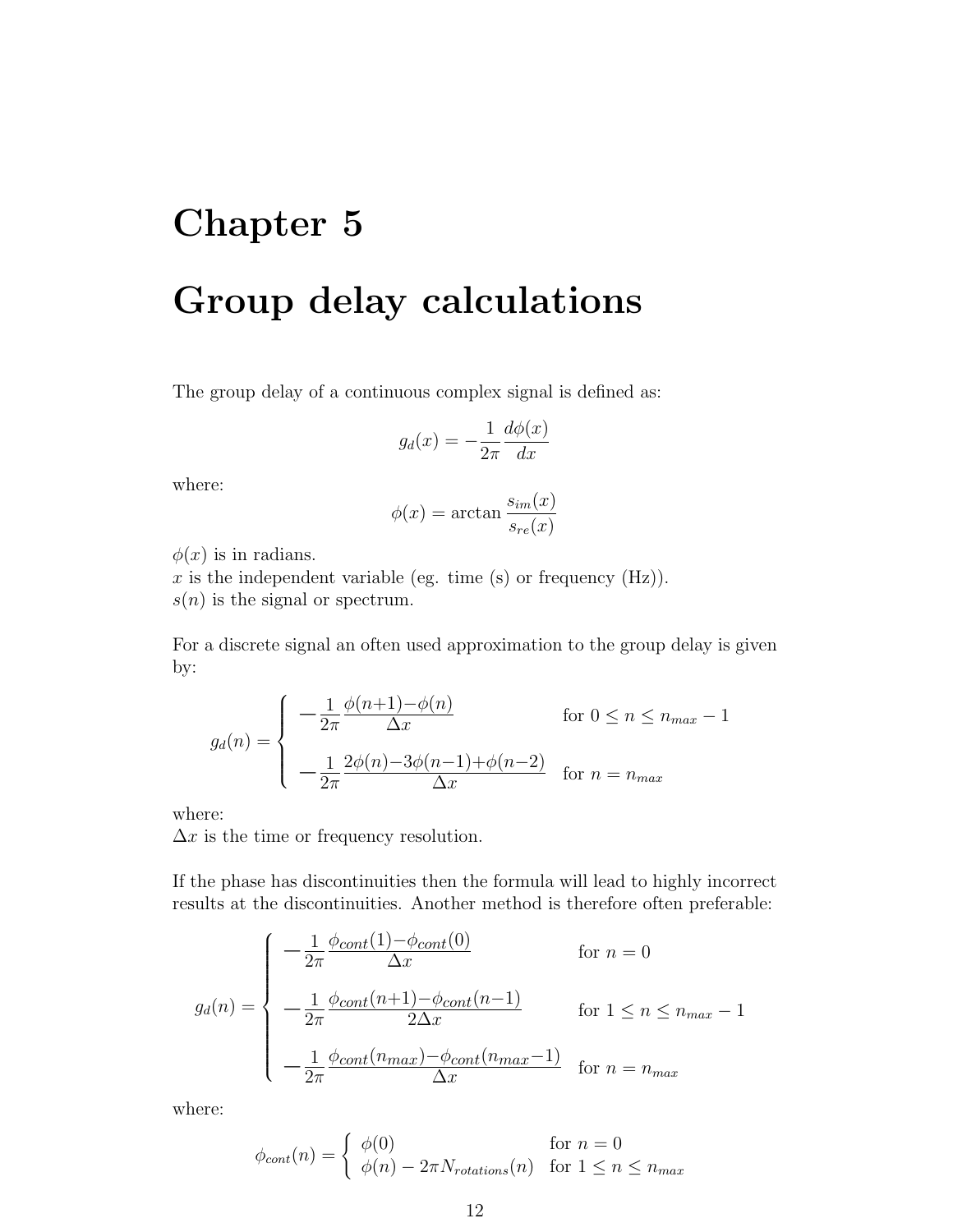and

$$
N_{rotations}(n) = \text{round}(\frac{\phi(n) - \phi_{cont}(n-1)}{2\pi})
$$

 $\phi(n)$  is calculated the usual way using Arctan and taking into account the sign.  $\phi$  must be in the range  $-\pi \leq \phi < \pi$ .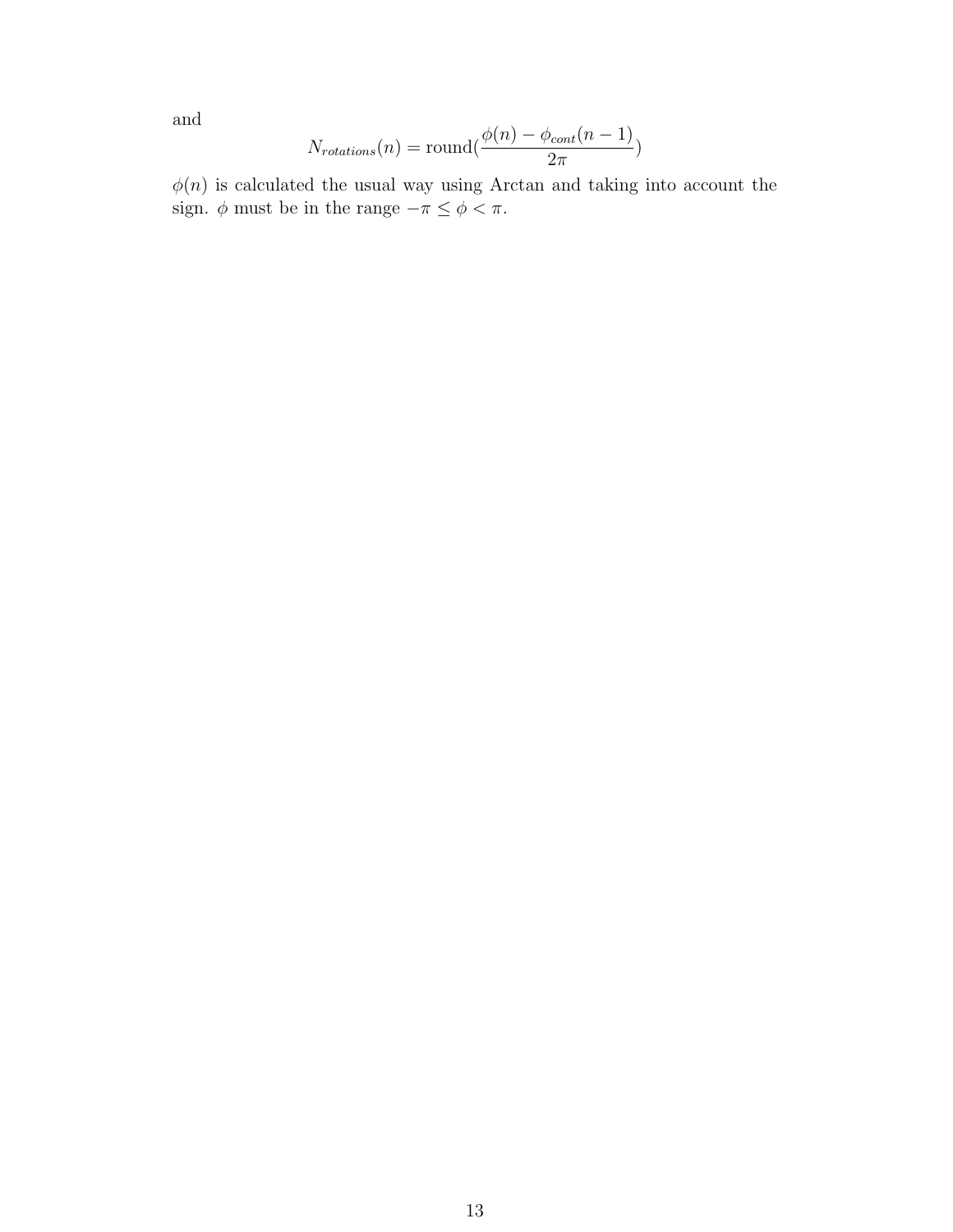# <span id="page-18-0"></span>Chapter 6

# Delay compensation of phase functions

When a measurement is delayed in time the effect in the frequency domain is a linear phase contribution to the frequency domain functions. Correspondingly will a frequency shift have a similar effect in the time domain. It is possible to compensate for such a time delay (or frequency shift) by multiplying the complex spectrum (time signal) by a complex exponential with a linear increasing phase. If only the phase function is to be compensated a linear phase can be added to the phase function.

### <span id="page-18-1"></span>6.1 Frequency domain functions

The frequency domain functions (e.g. spectrum or frequency response) can be compensated for a time delay as follows:

$$
S_c(n) = S(n)e^{j\delta n}
$$

where:

$$
\delta = 2\pi \delta_t \Delta f = 2\pi \delta_t \frac{f_s}{N}
$$

 $\delta_t$  is the time delay in the measurement.  $\Delta f$  is the frequency resolution.  $f_s$  is the sampling frequency.

N is the record length.

### <span id="page-18-2"></span>6.2 Time domain functions

The time domain functions (e.g. time signal or correlation function) can be compensated for a frequency shift as follows:

$$
T_c(n) = T(n)e^{j\delta n}
$$

where:

$$
\delta=2\pi\delta_f\Delta T=2\pi\delta_f\frac{1}{f_s}
$$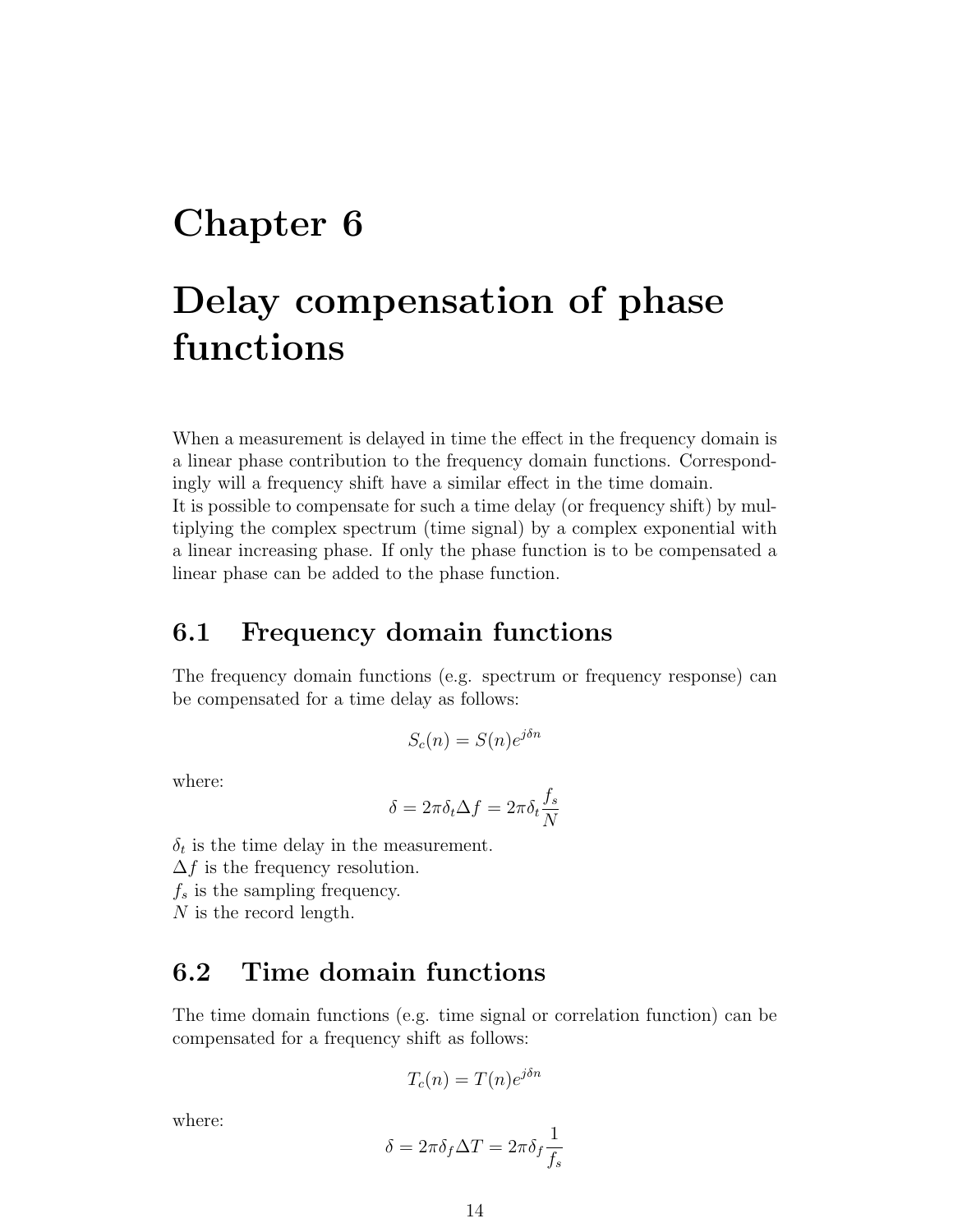$\delta_f$  is the frequency shift in the measurement.  $\Delta T$  is the sampling interval.  $f_s$  is the sampling frequency.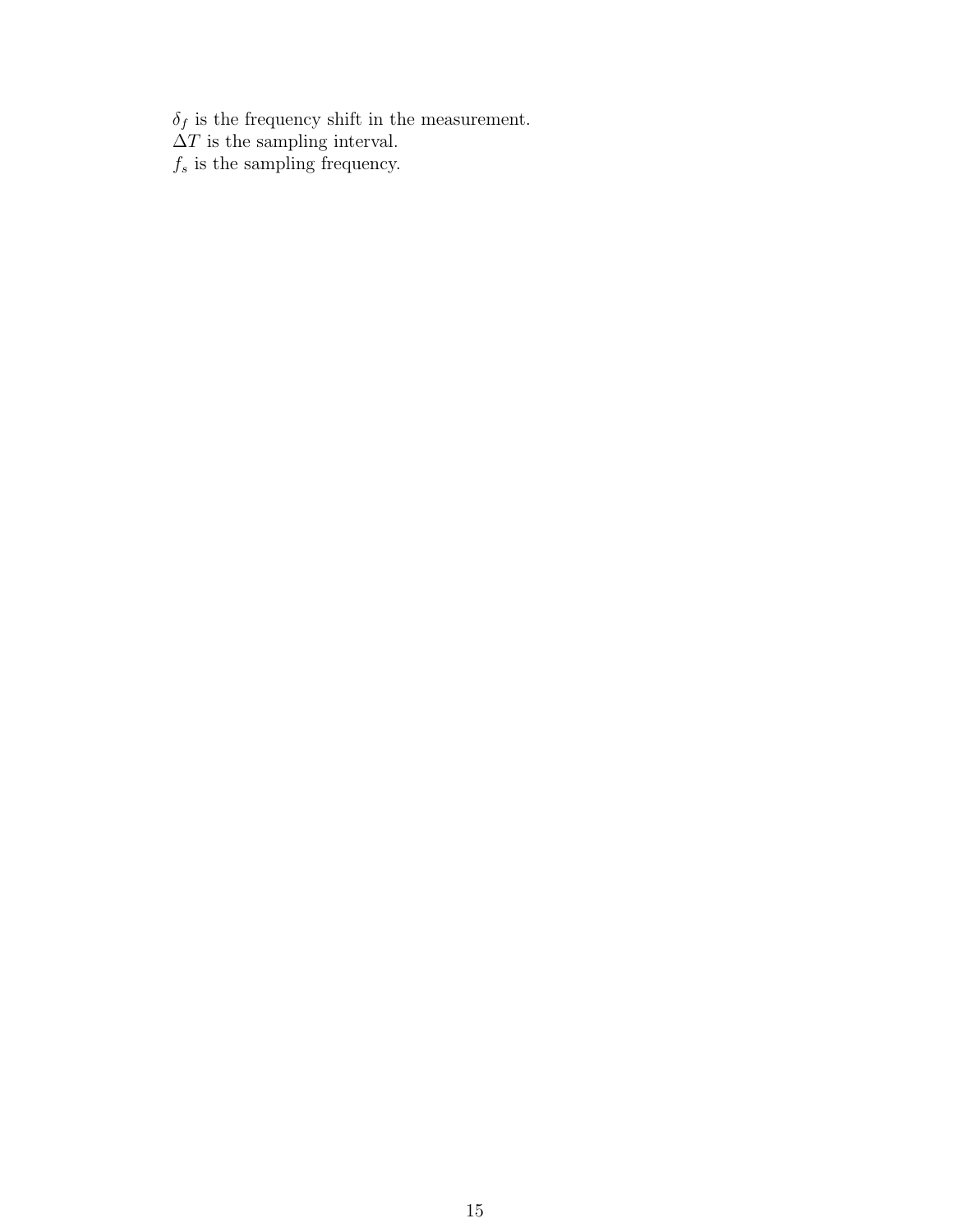# <span id="page-20-0"></span>Chapter 7

# Bow-tie correction

## <span id="page-20-1"></span>7.1 Autocorrelation

$$
r_c(n) = \frac{r(n)}{(1 - 2n/N)}, 0 \le n \le N/2 - 1
$$

# <span id="page-20-2"></span>7.2 Cross correlation

$$
r_{c_{ab}}(n) = \begin{cases} r_{ab}(n)N/(2n) & \text{for } 0 \le n \le N/2 - 1\\ r_{ab}(n)/(-2n/N + 2) & \text{for } N/2 \le n \le N - 1 \end{cases}
$$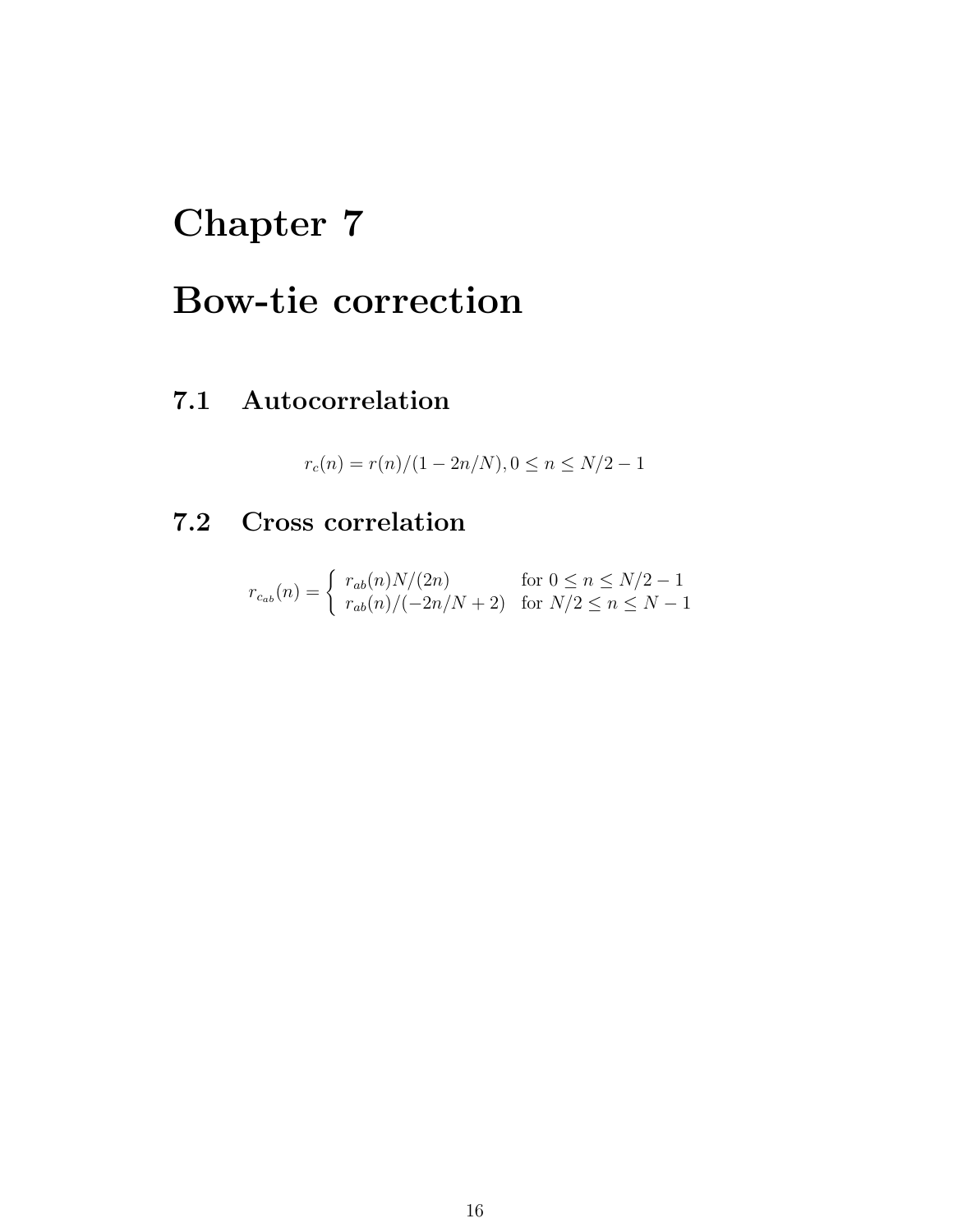# <span id="page-21-0"></span>Chapter 8

# Integration and differentiation of magnitude spectra

### <span id="page-21-1"></span>8.1 Integration

The RMS-magnitude spectrum of the integral of a signal is given by:

$$
\tilde{S}(n) = \frac{1}{n\Delta f}S(n)
$$

where:

 $\Delta f$  is the frequency resolution.

 $S(n)$  is the RMS-magnitude spectrum of the signal.

 $\tilde{S}(n)$  is the RMS-magnitude spectrum of the integral of the signal.

### <span id="page-21-2"></span>8.2 Differentiation

The RMS-magnitude spectrum of the derivative of a signal is given by:

$$
\tilde{S}(n) = n\Delta f S(n)
$$

where:

 $\Delta f$  is the frequency resolution.

 $S(n)$  is the RMS-magnitude spectrum of the signal.

 $S(n)$  is the RMS-magnitude spectrum of the derivative of the signal.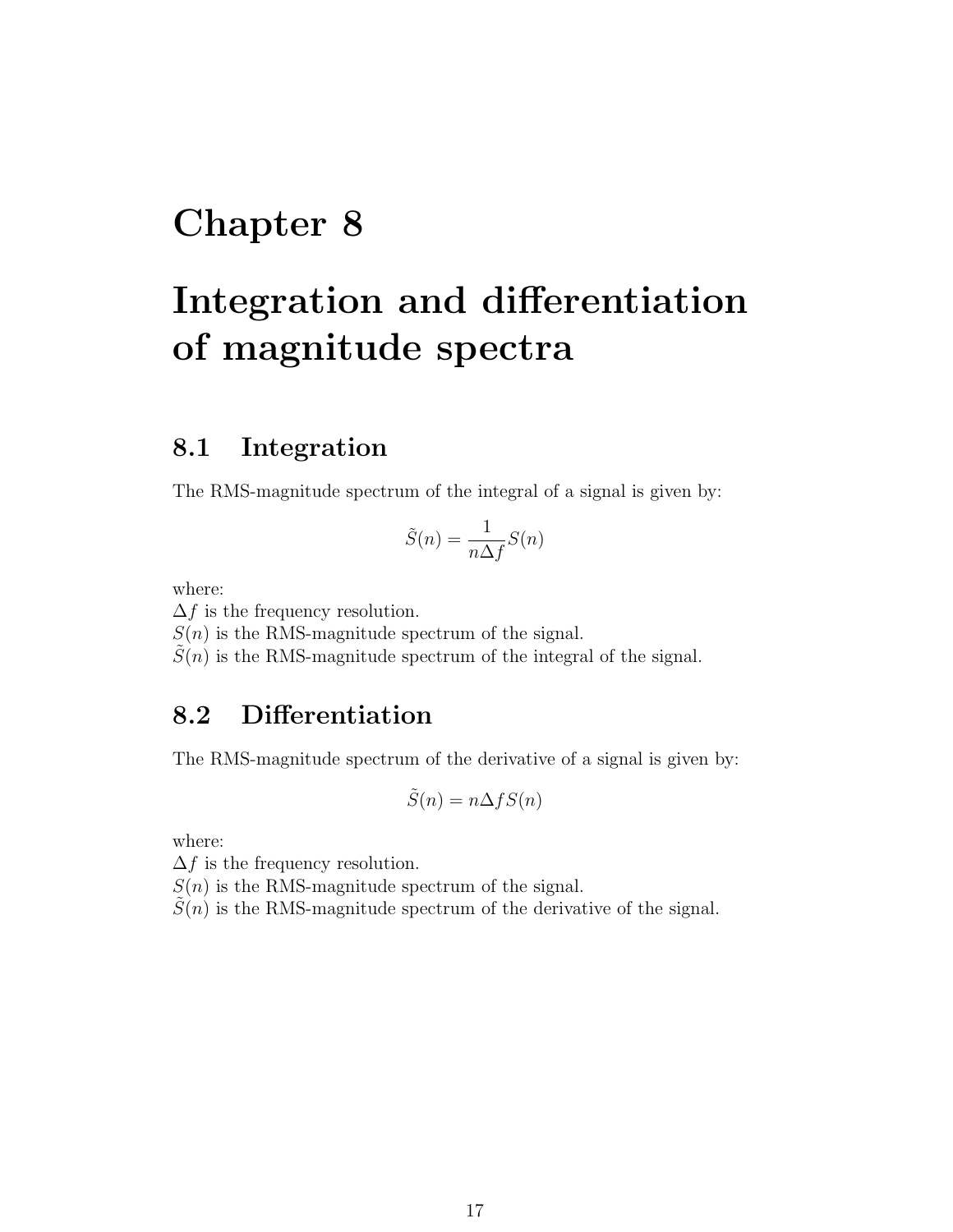# <span id="page-22-0"></span>Chapter 9 A-weighting of spectra

The magnitude of the frequency response of the A-weighting filter is given by:

$$
H_A(f) = \frac{f_4^2 f^4}{(f^2 + f_1^2)\sqrt{(f^2 + f_2^2)(f^2 + f_3^2)}(f^2 + f_4^2)}
$$

where:

 $f_1 = 20.59899706$  $f_2 = 107.6526486$  $f_3 = 737.8622307$  $f_4 = 12194.21715$ The A-weighted RMS spectrum is given by:

$$
S_A(f) = H_A(f)S(f)
$$

where:

 $S(f)$  is the unweighted RMS spectrum.  $S_A(f)$  is the A-weighted RMS spectrum.

When A-weighting N'th octave spectra this method is only valid when  $N \geq$ 24. The following steps must therefore be followed:

- 1. Calculate an N'th octave spectrum with  $N \geq 24$ .
- 2. A-weighting as described above
- 3. Calculate the M'th octave spectrum using the method described in Chapter 14.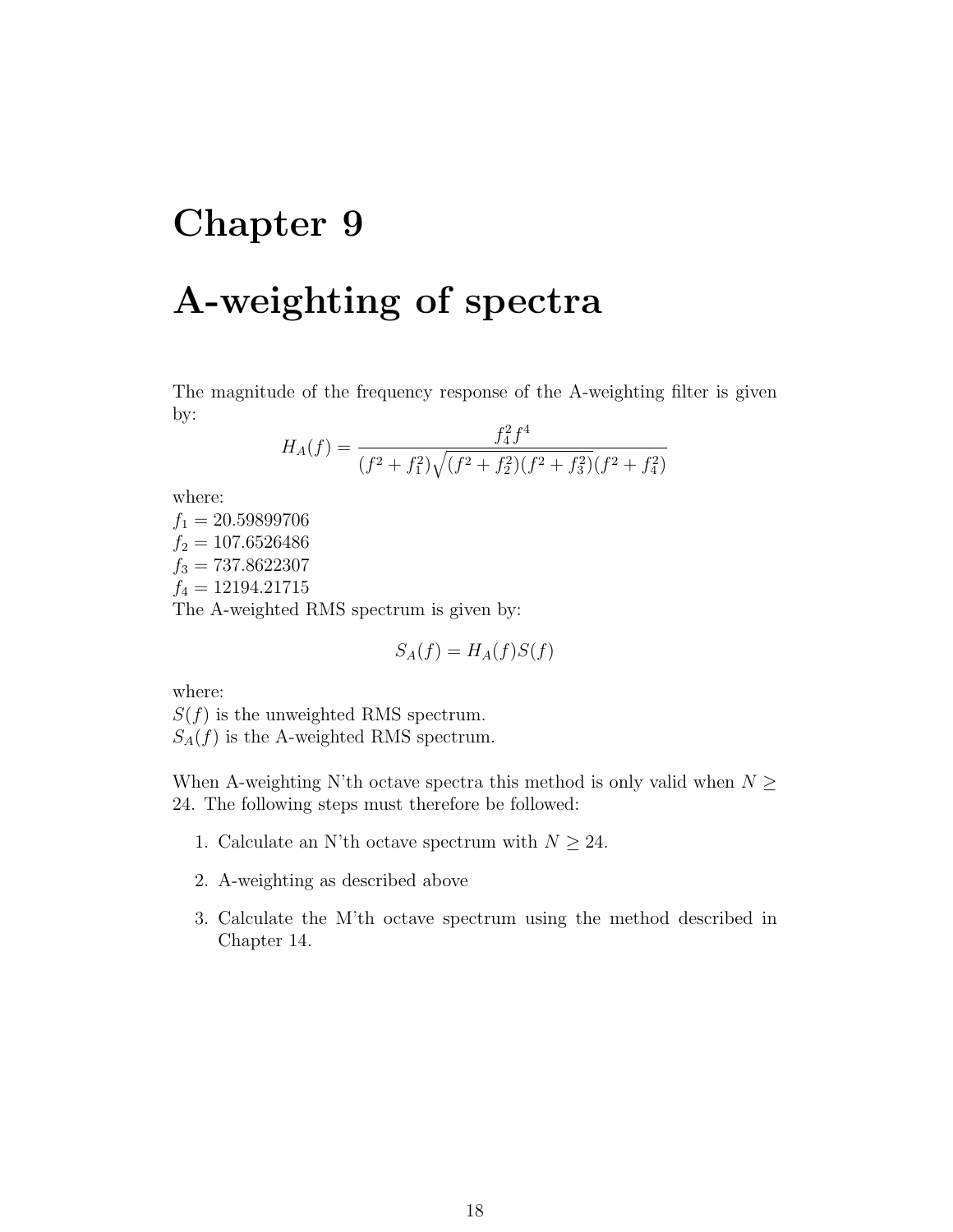# <span id="page-23-0"></span>Chapter 10 PSD and ESD for narrow bandspectra

The factors  $B_w$  and  $T_m$  in the PSD and ESD calculations, depend on the windowtype and the linespacing in the spectrum as follows:

$$
B_w = \delta_w \Delta f
$$

$$
T_m = \frac{\delta_m}{\Delta f}
$$

where:

 $\delta_w, \delta_m$ : Depends on the chosen window. See Chapter 11  $\Delta f$ : Line spacing in the spectrum in Hz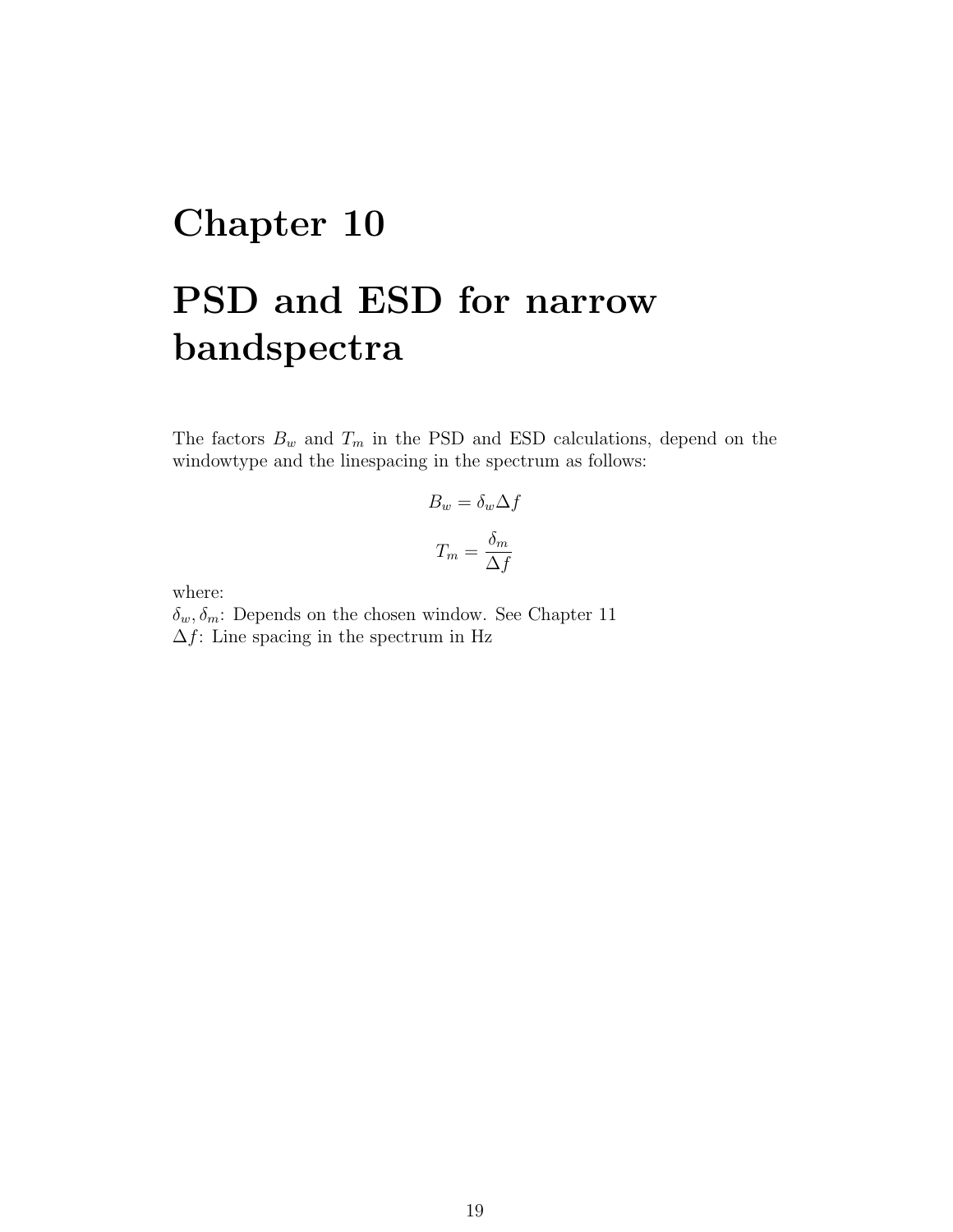# <span id="page-24-0"></span>Chapter 11 Window definitions

All windows in the following are scaled as follows:

$$
\frac{1}{N} \sum_{n=0}^{N-1} w(n) = 1
$$

The correction factors are given by:

$$
\delta_w = \frac{1}{N} \sum_{n=0}^{N-1} w^2(n)
$$

$$
\delta_m = \frac{1}{max(w(n))}
$$

### <span id="page-24-1"></span>11.1 Uniform

$$
w(n) = 1 \quad \text{ for } 0 \le n \le N - 1
$$

$$
\delta_w = 1
$$

$$
\delta_m = 1
$$

## <span id="page-24-2"></span>11.2 Hanning

$$
w(n) = 1 - \cos(\frac{2\pi}{N}n) \quad \text{for } 0 \le n \le N - 1
$$

$$
\delta_w = 1.5
$$

$$
\delta_m = 0.5
$$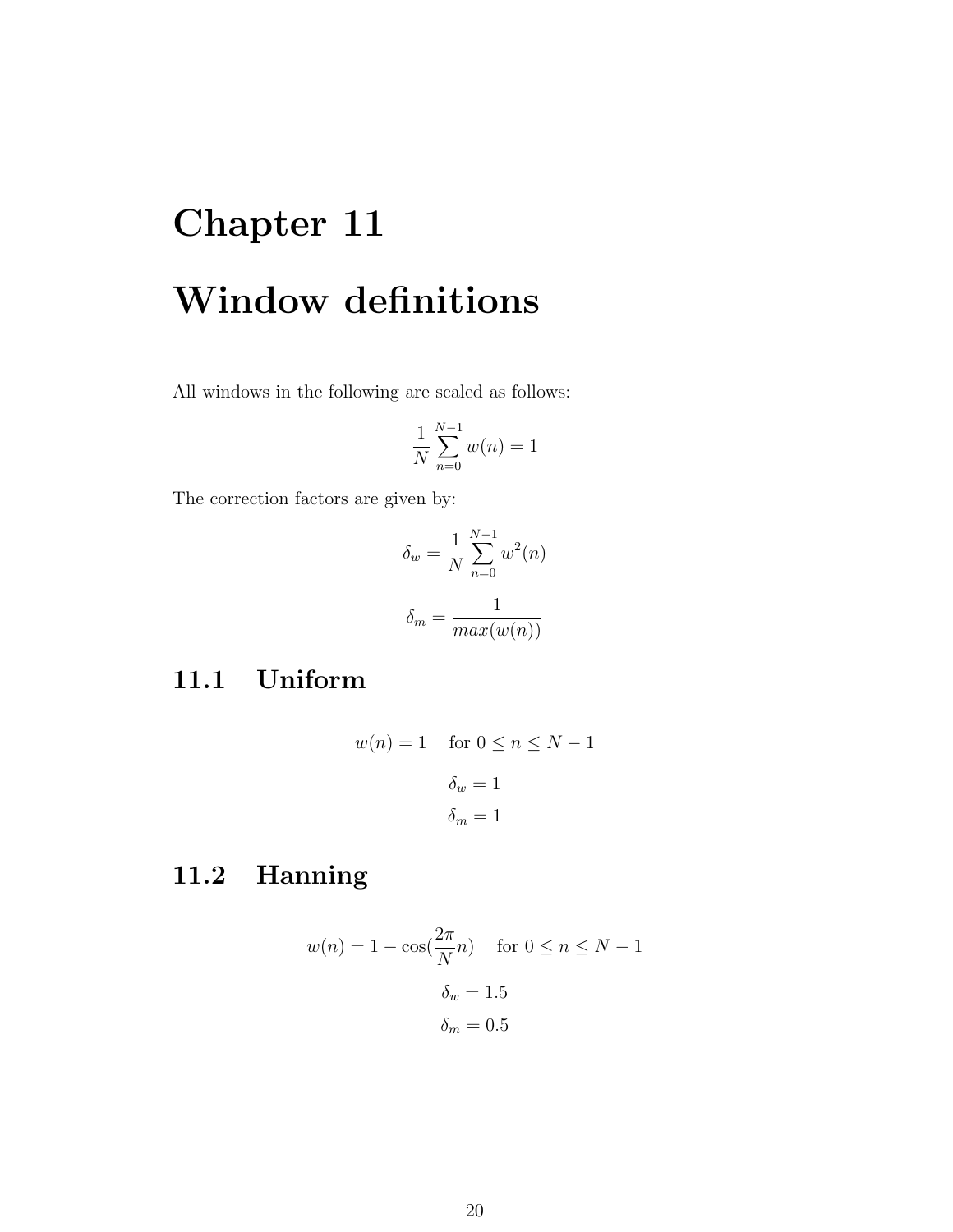### <span id="page-25-0"></span>11.3 Moriat

The window has a maximum asymptotic roll-off in the frequency domain  $(20(2P+1)dB/decade)$ . In the time domain the first 2P-1 derivatives are 0 at the window ends. Note that the window is identical to the Hanning window for  $P=1$ .

$$
w(n) = 1 + \sum_{i=1}^{P} \beta_{P_i} \cos(\frac{2\pi}{N}in)
$$
  
= 
$$
\frac{1}{\delta_m} \cos^{2P}(\frac{\pi}{N}(n - \frac{N}{2})) \text{ for } 0 \le n \le N - 1
$$

where:

$$
\beta_{P_i} = 2(-1)^i \frac{(P!)^2}{(P-i)!(P+i)!}
$$

$$
\delta_w = 1 + \frac{1}{2} \sum_{i=1}^P \beta_{P_i}^2
$$

$$
\delta_m = 1/(1 + \sum_{i=1}^P |\beta_{P_i}|)
$$

### <span id="page-25-1"></span>11.4 Hamming

The highest sidelobe is minimized and is attenuated by 43.2 dB.

$$
w(n) = 1 + \beta_1 \cos(\frac{2\pi}{N}n) \quad \text{for } 0 \le n \le N - 1
$$

where:  $\beta_1 = -0.857516$ 

$$
\delta_w = 1.3677
$$

$$
\delta_m = 0.5384
$$

### <span id="page-25-2"></span>11.5 Blackman - Harris

The highest sidelobe is minimized and is attenuated by 71.4 dB.

$$
w(n) = 1 + \sum_{i=1}^{2} \beta_i \cos(\frac{2\pi}{N}in)
$$
 for  $0 \le n \le N - 1$ 

where:  $\beta_1 = -1.17213698$  $\beta_2 = +0.18462471$  $\delta_w = 1.7034$  $\delta_m = 0.4243$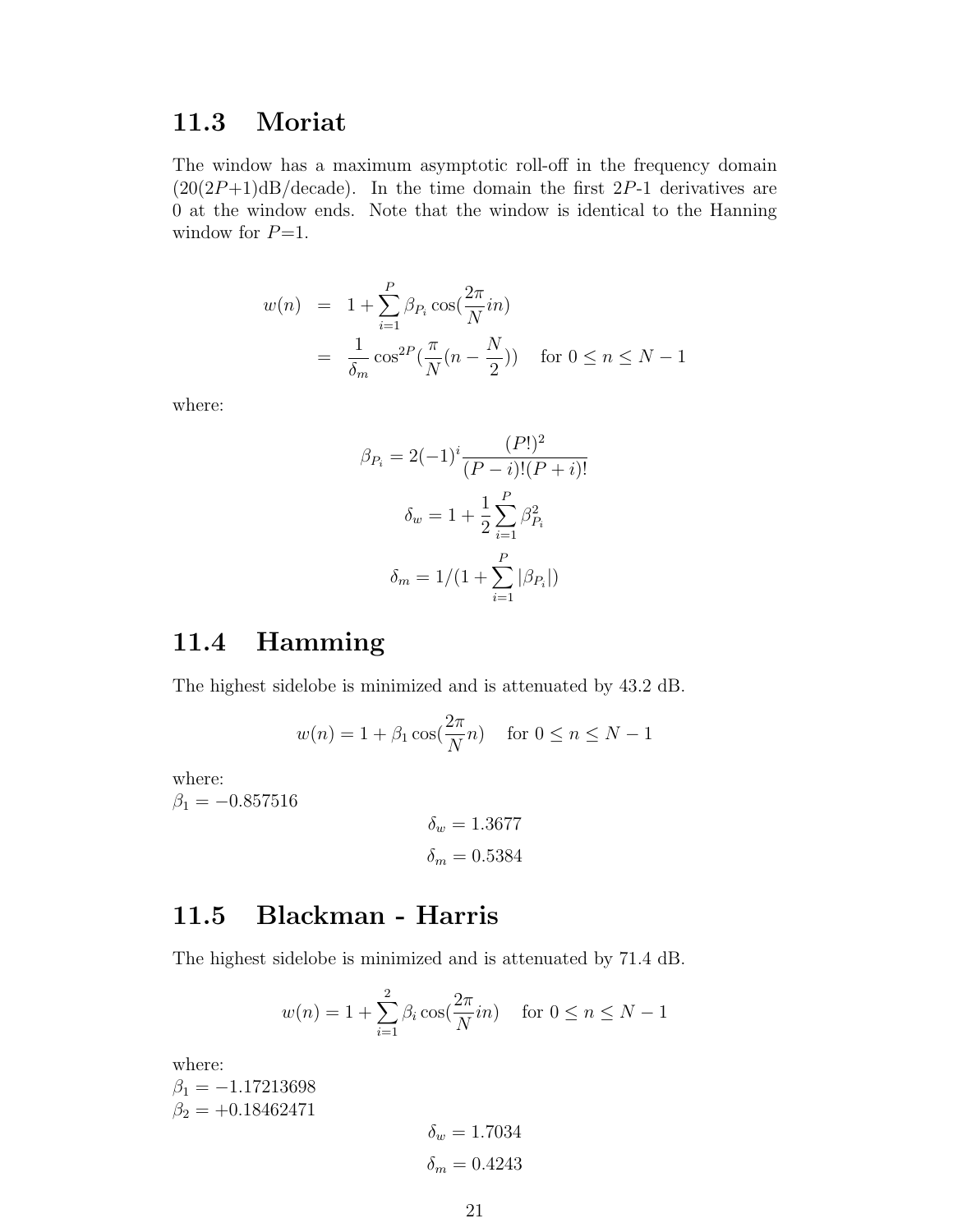### <span id="page-26-0"></span>11.6 3. order Blackman - Harris

The highest sidelobe is minimized and is attenuated by 98.1 dB.

$$
w(n) = 1 + \sum_{i=1}^{3} \beta_i \cos(\frac{2\pi}{N}in)
$$
 for  $0 \le n \le N - 1$ 

where:

 $\beta_1 = -1.34550893$  $\beta_2 = +0.37578780$  $\beta_3 = -0.02928336$ 

 $\delta_w = 1.9762$  $\delta_m=0.3636$ 

### <span id="page-26-1"></span>11.7 Hee - Low sidelobe

The highest sidelobe is minimized and is attenuated by 125.3 dB.

$$
w(n) = 1 + \sum_{i=1}^{4} \beta_i \cos(\frac{2\pi}{N}in)
$$
 for  $0 \le n \le N - 1$ 

where:

 $\beta_1 = -1.45875575$  $\beta_2 = +0.54308792$  $\beta_3 = -0.08816750$  $\beta_4 = +0.00390256$ 

$$
\delta_w = 2.2154
$$

$$
\delta_m = 0.32323
$$

### <span id="page-26-2"></span>11.8 User defined

$$
w(n) = 1 + \sum_{i=1}^{P} \beta_i \cos(\frac{2\pi}{N}in)
$$
 for  $0 \le n \le N - 1$ 

where:

The number of coefficients P and the coefficients  $\beta_i$  are specified by the user.

$$
\delta_w = 1 + \frac{1}{2} \sum_{i=1}^{P} \beta_i^2
$$

$$
\delta_m = 1/(1 + \sum_{i=1}^{P} |\beta_i|)
$$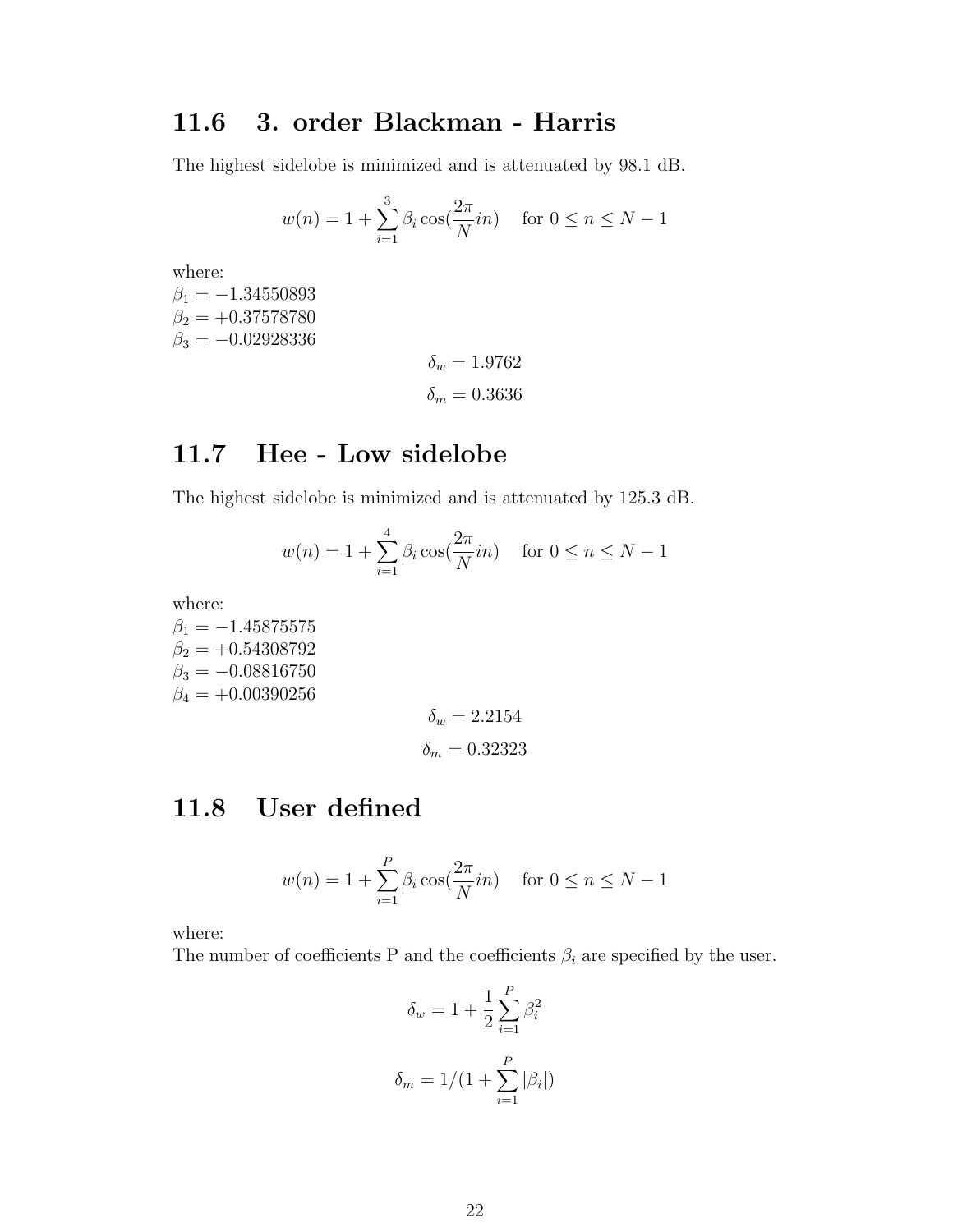### <span id="page-27-0"></span>11.9 Kaiser-Bessel

$$
w(n) = 1 + \sum_{i=1}^{3} \beta_i \cos(\frac{2\pi}{N}in)
$$
 for  $0 \le n \le N - 1$ 

where:

 $\beta_1 = -1.23741757$  $\beta_2 = +0.24343057$  $\beta_3 = -0.00304230$ 

$$
\delta_w = 1.7952
$$

$$
\delta_m = 0.4026
$$

## <span id="page-27-1"></span>11.10 Flattop

The window has a minimum attenuation of sidelobes of 93.0 dB and a maixmum mainlobe ripple of 0.0085 db.

$$
w(n) = 1 + \sum_{i=1}^{4} \beta_i \cos(\frac{2\pi}{N}in)
$$
 for  $0 \le n \le N - 1$ 

where:

 $\beta_1 = -1.93261719$  $\beta_2 = +1.28613281$  $\beta_3 = -0.38769531$  $\beta_4 = +0.03222656$ 

$$
\delta_w = 3.77
$$

$$
\delta_m = 0.21558
$$

### <span id="page-27-2"></span>11.11 Transient

$$
w(n) = \begin{cases} 0 & \text{for } 0 \le n \le D - 1 \\ \frac{N}{L} & \text{for } D \le n \le D + L - 1 \\ 0 & \text{for } D + L \le n \le N - 1 \end{cases}
$$

$$
\delta_w = \frac{N}{L}
$$

$$
\delta_m = \frac{L}{N}
$$

## <span id="page-27-3"></span>11.12 Short hanning

$$
w(n) = \begin{cases} 0 & \text{for } 0 \le n \le D - 1 \\ \frac{N}{L} (1 - \cos(\frac{2\pi}{L}(n - D))) & \text{for } D \le n \le D + L - 1 \\ 0 & \text{for } D + L \le n \le N - 1 \end{cases}
$$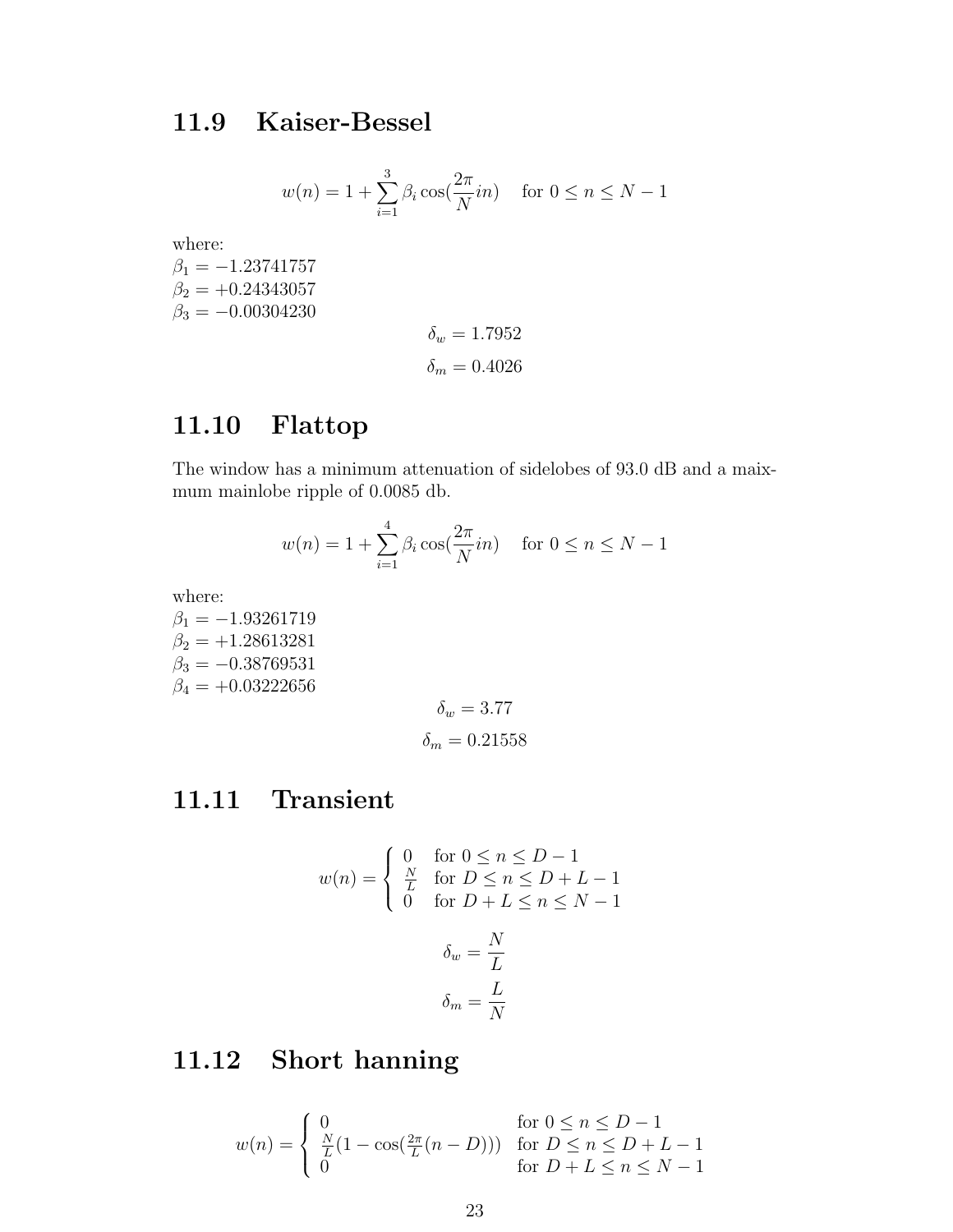$$
\delta_w = 1.5 \frac{N}{L} \quad \text{for } L \ge 2
$$

$$
\delta_m = 0.5 \frac{L}{N}
$$

# <span id="page-28-0"></span>11.13 Exponential

$$
w(n) = \begin{cases} 0 & \text{for } 0 \le n \le D - 1 \\ Ae^{-(n-D)/L} & \text{for } D \le n \le N - 1 \end{cases}
$$

where:

D: Delay

 $L:$  Equivalent length

$$
A = N \frac{1 - e^{-1/L}}{1 - e^{-(N-D)/L}}
$$

$$
\delta_w = \frac{A^2}{N} \frac{1 - e^{-2(N-D)/L}}{1 - e^{-2/L}}
$$

$$
\delta_m = \frac{1}{A}
$$

## <span id="page-28-1"></span>11.14 CosCos

$$
w(n) = \begin{cases} 0 & \text{for } 0 \le n \le D - 1 \\ 0.5A(1 - \cos(\frac{\pi}{L_1}(n - D + 1))) & \text{for } D \le n \le D + L_1 - 1 \\ A & \text{for } D + L_1 \le n \le D + L - L_2 - 1 \\ 0.5A(1 - \cos(\frac{\pi}{L_2}(n - L - D))) & \text{for } D + L - L_2 \le n \le D + L - 1 \\ 0 & \text{for } D + L \le n \le N - 1 \end{cases}
$$

where: D: Delay  $L_1\colon$  Length of head  $L_1\geq 2$  $L_2\colon$  Length of tail  $L_2\geq 2$  $L:$  Total length

$$
A = \frac{2N}{2L - L_1 - L_2 + 2}
$$

$$
\delta_w = \frac{A^2}{4N}(4L - 2.5(L_1 + L_2) + 4)
$$

$$
\delta_m = \frac{1}{A}
$$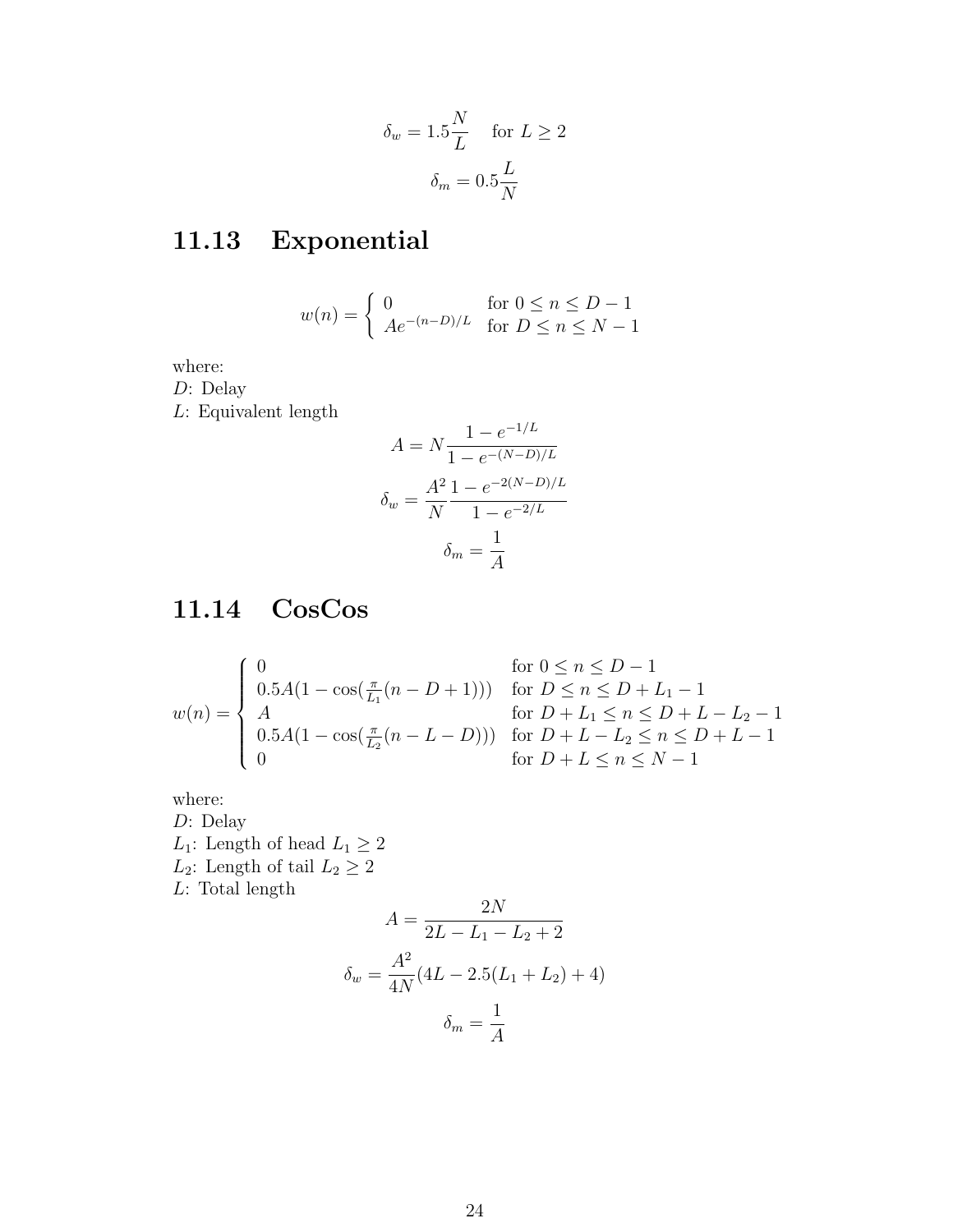# <span id="page-29-0"></span>Chapter 12 Puretone detection

This chapter describes a method for finding the pure tones in a spectrum. The spectrum levels used in the formulas are the RMS magnitude spectrum levels of either the instantaneous-, auto- or enhanced spectrum.

The pure tones are found at each pure tone peak. With the Hanning- and Low Sidelobe window, interpolation is used to improve the resolution. For all other windows the resolution is given by the line spacing in the spectrum. A spectrum has a pure tone peak at each spectrum line where all conditions in one of the following cases are satisfied:

1.

$$
G(n-2) < G(n-1) < G(n)
$$
\n
$$
G(n+2) < G(n+1) < G(n)
$$
\n
$$
G(n-1) = G(n+1)
$$

2.

$$
G(n-3) < G(n-2) < G(n-1)
$$
\n
$$
G(n+2) < G(n+1) < G(n)
$$
\n
$$
G(n-1) = G(n)
$$

3.

$$
G(n - 2) < G(n - 1) < G(n)
$$
\n
$$
G(n + 2) < G(n + 1) < G(n)
$$
\n
$$
G(n - 1) \neq G(n + 1)
$$

where:

 $G(n)$  is the RMS magnitude spectrum level at line n if  $G(n) \geq G_0$ , otherwise  $G(n) = G_0$ .  $G_0$  is a prescribed level.

### <span id="page-29-1"></span>12.1 Hanning window

The line number frequency  $(n_p)$  and the level  $(G_p)$  of the pure tone is given by: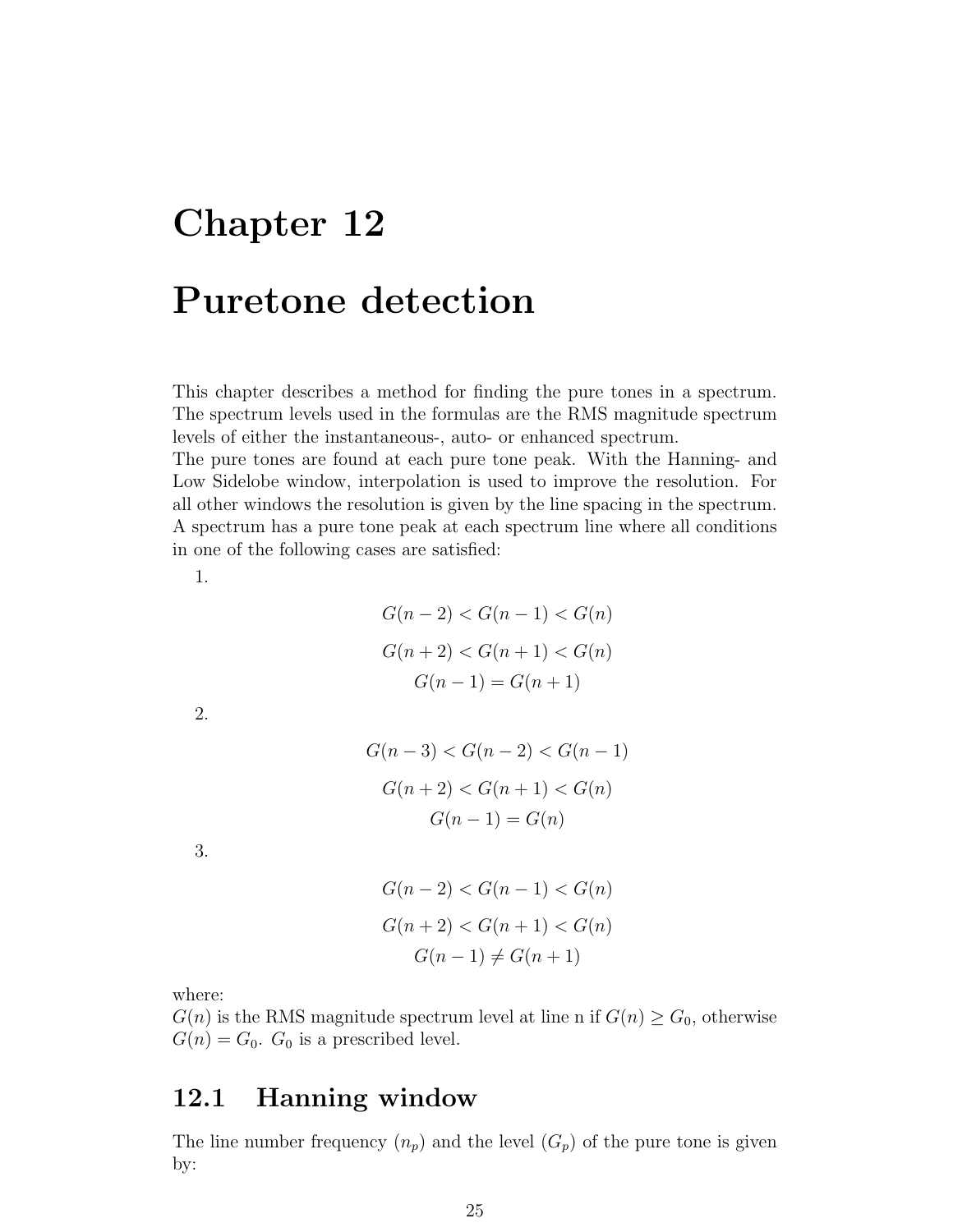<span id="page-30-0"></span>12.1.1 Case 1

$$
n_p = n
$$

$$
G_p = G(n)
$$

<span id="page-30-1"></span>12.1.2 Case 2

$$
n_p = n - 0.5
$$

$$
G_p = 1.17809725G(n)
$$

<span id="page-30-2"></span>12.1.3 Case 3

$$
n_p = n + \delta_n
$$

$$
G_p = (1 - \delta_n^2) \frac{\pi \delta_n}{\sin \pi \delta_n} G(n)
$$

where:

$$
\delta_n = \frac{2 - G}{1 + G} \text{Sign}(n_2 - n)
$$

$$
G = \frac{G(n)}{G(n_2)}
$$

 $n_2{:} \mathrm{Line}$  number of the second higher spectrum line in the peak

# <span id="page-30-3"></span>12.2 Low Sidelobe window

The line number frequency  $(n_p)$  and the level  $(G_p)$  of the pure tone is given by:

### <span id="page-30-4"></span>12.2.1 Case 1

$$
n_p = n
$$

$$
G_p = G(n)
$$

<span id="page-30-5"></span>12.2.2 Case 2

$$
n_p = n - 0.5
$$

$$
G_p = 1.08144089G(n)
$$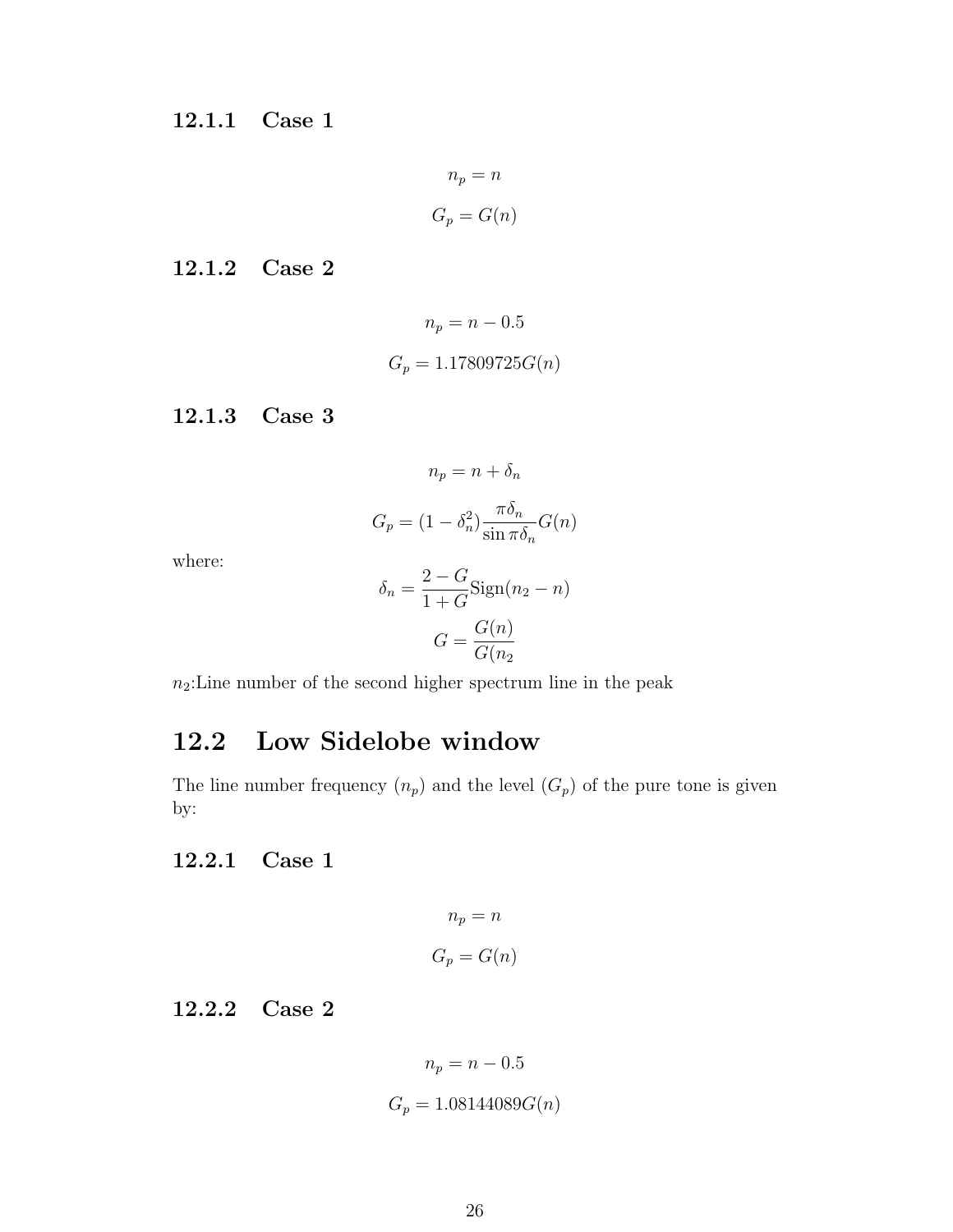<span id="page-31-0"></span>
$$
n_p = n + \delta_n
$$

$$
G_p = \left(1/(1 + \delta_n^2 \sum_{i=1}^4 \frac{\beta_i}{\delta_n^2 - i^2})\right) \frac{\pi \delta_n}{\sin \pi \delta_n} G(n)
$$

where:

$$
\frac{-2.4220141388G^2 + 0.3406758174G + 4.0856487460}{0.7525573617G^2 + 2.2560634875G + 1.0} \text{Sign}(n_2 - n)
$$

$$
G = \frac{G(n)}{G(n_2)}
$$

 $\beta_i$  Window coefficients

 $n_2$ : Line number of the second higher spectrum line in the peak

## <span id="page-31-1"></span>12.3 All other windows

For all three cases the line number frequency  $(n_p)$  and the level  $(G_p)$  of the pure tone is given by:

$$
n_p = n
$$

$$
G_p = G(n)
$$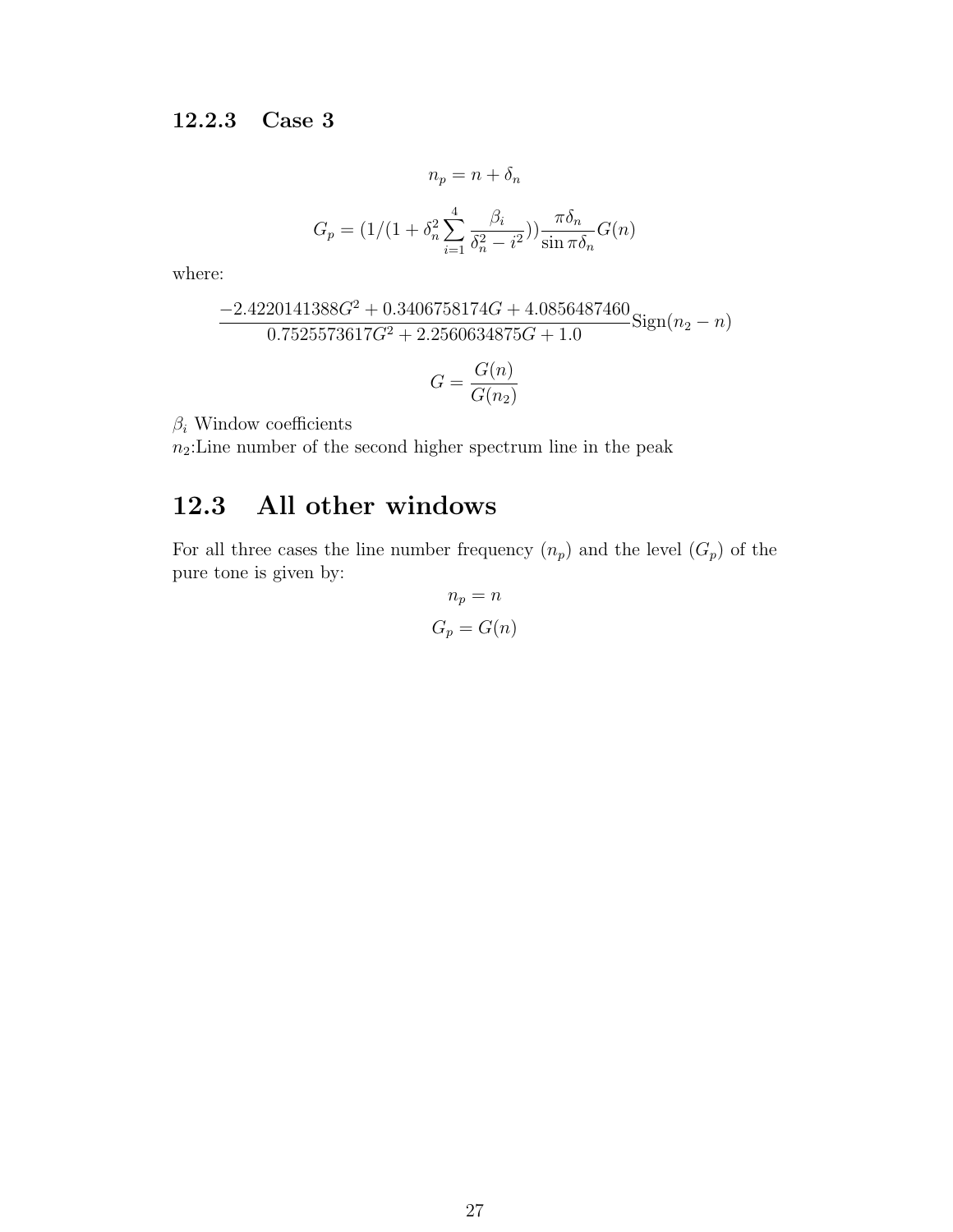# <span id="page-32-0"></span>Chapter 13 Distortion measurements

This chapter describes the methods for calculating the following types of distortion: Harmonic distortion, Difference Frequency Distortion and Intermodulation Distortion. The calculations are based on the RMS magnitude spectrum levels of either the instantaneous-, auto- or enhanced spectrum.

For each type of distortion, formulas for both the total distortion and the n'th order distortion is given. Although the total distortion is defined over an infinite frequency range, it is in practice limited by the frequency span of the spectrum.

The spectrum levels used in the formulas are the levels of the harmonics and sidebands of the input signal(singletone for Harmonic Distortion, twotone for the Difference Frequency- and Intermodulation Distortion). The frequency(ies) of the input signal can either be given exact or approximately. In the later case the exact frequency(ies) of the input signal is found from the spectrum by using the methods for puretone detection. In both cases the levels are found using the methods for puretone detection.

## <span id="page-32-1"></span>13.1 Finding the frequencies of the input signal

When the frequency(ies) of the input signal is given approximately the exact frequency(ies) are found by searching for the maximum level in the spectrum within  $\pm 5$  spectral lines from the given line number frequency (ies) and using the interpolation methods for puretone detection.

# <span id="page-32-2"></span>13.2 Finding the frequency of the harmonics and the sidebands

### <span id="page-32-3"></span>13.2.1 Harmonic Distortion

The frequency of the harmonics is given by:

$$
f_n = n f_1 \quad n \ge 1
$$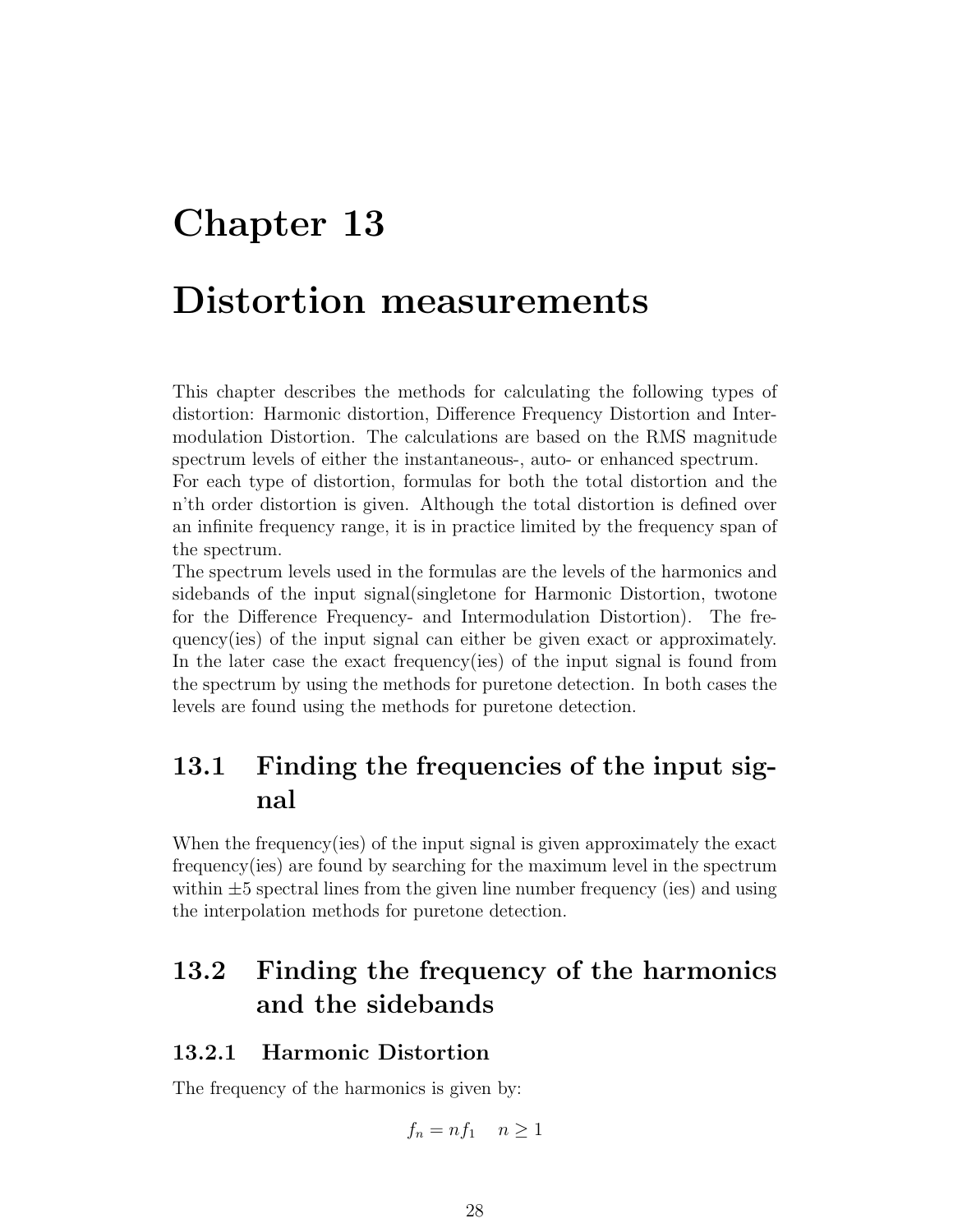where:

 $f_1$  is the exact frequency of the input frequency. n is the distortion order.

### <span id="page-33-0"></span>13.2.2 Difference Frequency Distortion

The frequency of the sidebands is givne by:

$$
w(n) = \begin{cases} \frac{n}{2}(f_2 - f_1) & \text{if } n \text{ even and } n \ge 2\\ \frac{n+1}{2}f_2 - \frac{n-1}{2}f_1 & \text{if } n \text{ odd and } n \ge 3\\ \frac{n+1}{2}f_2 - \frac{n-1}{2}f_1 & \text{if } n \text{ odd and } n \le -3 \end{cases}
$$

where:

 $f_1$  is the exact frequency of the lowest input frequency.  $f_2$  is the exact frequency of the highest input frequency. n is the distortion order.

### <span id="page-33-1"></span>13.2.3 Intermodulation Distortion

The frequency of the sidebands is givne by:

$$
w(n) = \begin{cases} f_2 + (n-1)f_1 & \text{if } n \ge 2 \\ f_2 + (n+1)f_1 & \text{if } n \le -2 \end{cases}
$$

where:

 $f_1$  is the exact frequency of the lowest input frequency.  $f_2$  is the exact frequency of the highest input frequency. n is the distortion order.

## <span id="page-33-2"></span>13.3 Level of the input signal, harmonics and sidebands

The levels of the input signal  $(V_{f_1}$  and  $V_{f_2}$ ) and the levels of the harmonics and sidebands  $(v_n)$  are calculated using the methods for puretone detection.

### <span id="page-33-3"></span>13.4 Distortion calculation

In the case where no harmonics or sidebands are present within the frequency span of the spectrum, the total distortion is 0 for all three types of distortion. The distortion of order 1 is always 1 for all three types of distortion.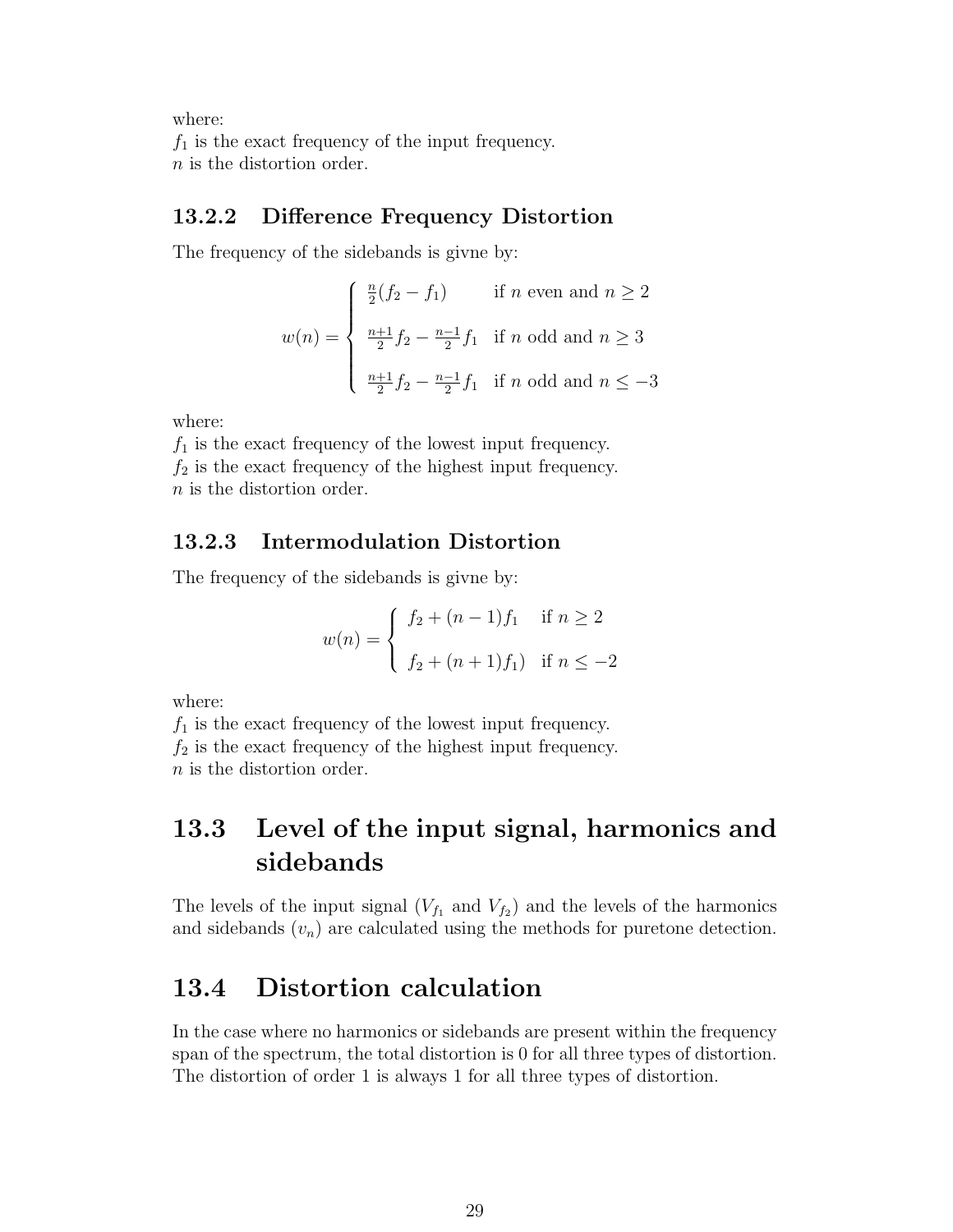#### <span id="page-34-0"></span>13.4.1 Harmonic Distortion

The Total Harmonic Distortion is given by:

$$
THD = \frac{\sqrt{\sum_{i=2}^{N} v_i^2}}{\sqrt{\sum_{i=1}^{N} v_i^2}}
$$

The Harmonic Distortion of order  $n$  is given by:

$$
HD_n = \frac{v_n}{\sqrt{\sum_{i=1}^{N} v_i^2}}
$$

The upper limit  $N$  in the summation is given by the frequency span.

### <span id="page-34-1"></span>13.4.2 Difference Frequency Distortion

The Total Difference Frequency Distortion is given by:

$$
TDFD = \frac{\sqrt{\sum_{i=2}^{N} v_i^2 + \sum_{j=3}^{M} (v_{+j} + v_{-j})^2}}{V_{f_1} + V_{f_2}}
$$

The first summation is over the sidebands of even oder and the second over the side- bands of odd order.

The upper limits  $N$  and  $M$  in the summations are given by the frequency span. If the maximum distortion order is 2 then the second summation will vanish.

The Difference Frequency Distortion of order n is given by:

$$
DFD_n = \left\{ \begin{array}{ll} \frac{v_n}{V_{f_1} + V_{f_2}} & \text{if $n$ even} \\ \\ \frac{v_{+n} + v_{-n}}{V_{f_1} + V_{f_2}} & \text{if $n$ odd} \end{array} \right.
$$

#### <span id="page-34-2"></span>13.4.3 Intermodulation Distortion

The Total Intermodulation Distortion is given by:

$$
TIMD = \frac{\sqrt{\sum_{i=2}^{N} (v_{+i} + v_{-i})^2}}{V_{f_2}}
$$

The upper limit  $N$  in the summation is given by the frequency span.

The Intermodulation Distortion of order  $n$  is given by:

$$
IMD_n = \frac{v_{+n} + v_{-n}}{V_{f_2}}
$$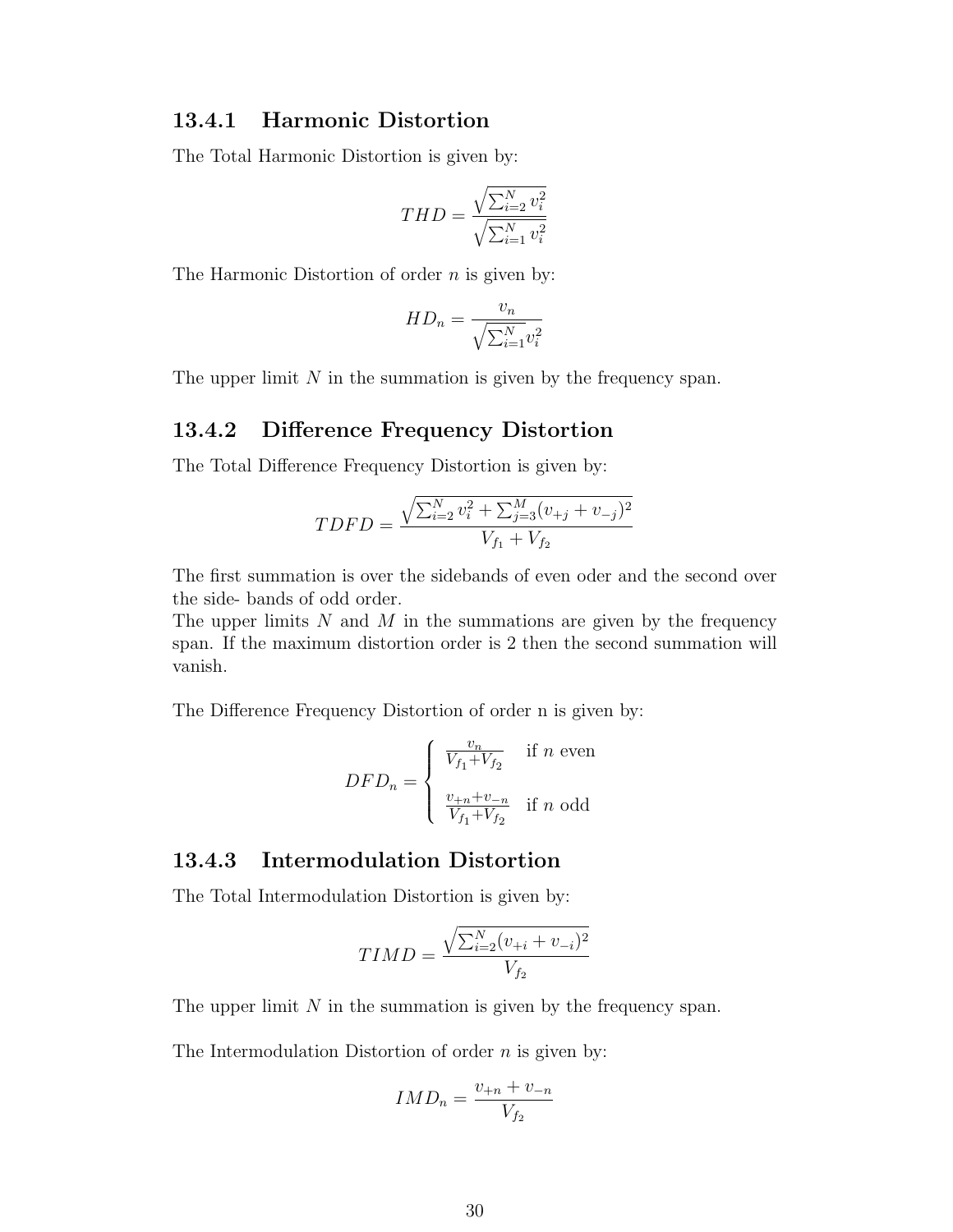# <span id="page-35-0"></span>Chapter 14 N'th Octave Synthesis

N'th Octave Synthesis is a method for calculating an N'th octave spectrum based on a constant bandwidth spectrum.

An N'th octave spectrum is a constant percentage bandwidth spectrum, that is, a spectrum with a fixed ratio between the bandwidth and the center frequency of each band. The lower, upper and center frequencies of the p'th frequency band are given by:

N even:

$$
f_{N_l}(p) = 10^{\frac{3p}{10N}}
$$

$$
f_{N_c}(p) = 10^{\frac{3p}{10N}} 10^{\frac{3}{20N}}
$$

$$
f_{N_u}(p) = 10^{\frac{3p}{10N}} 10^{\frac{6}{20N}}
$$

N odd:

$$
f_{N_l}(p) = 10^{\frac{3p}{10N}} 10^{\frac{-3}{20N}}
$$

$$
f_{N_c}(p) = 10^{\frac{3p}{10N}}
$$

$$
f_{N_u}(p) = 10^{\frac{3p}{10N}} 10^{\frac{3}{20N}}
$$

As seen from the above, the cutoff frequencies are calculated on a decade basis rather than an octave basis in contrast with the name of the spectrum. A PSD constant bandwidth spectrum (eg. a DFT spectrum) is converted to an N'th octave spectrum by first regarding the constant bandwidth spectrum as a stepwise constant function as follows:

$$
\tilde{S}(f) = \tilde{S}(n\delta) = S(n), \qquad -\frac{1}{2}\Delta f \le \delta \le \frac{1}{2}\Delta f
$$

where:

 $\Delta f$  is the frequency resolution of the constant bandwidth spectrum.

 $S(n)$  is the PSD constant bandwidth spectrum.

 $S(f)$  is the stepwise constant spectrum.

The N'th octave spectrum is then found by integrating  $\tilde{S}(f)$  over each frequency band:

$$
G_N(p) = \int_{f_{N_l}(p)}^{f_{N_u}(p)} \tilde{S}(f) df
$$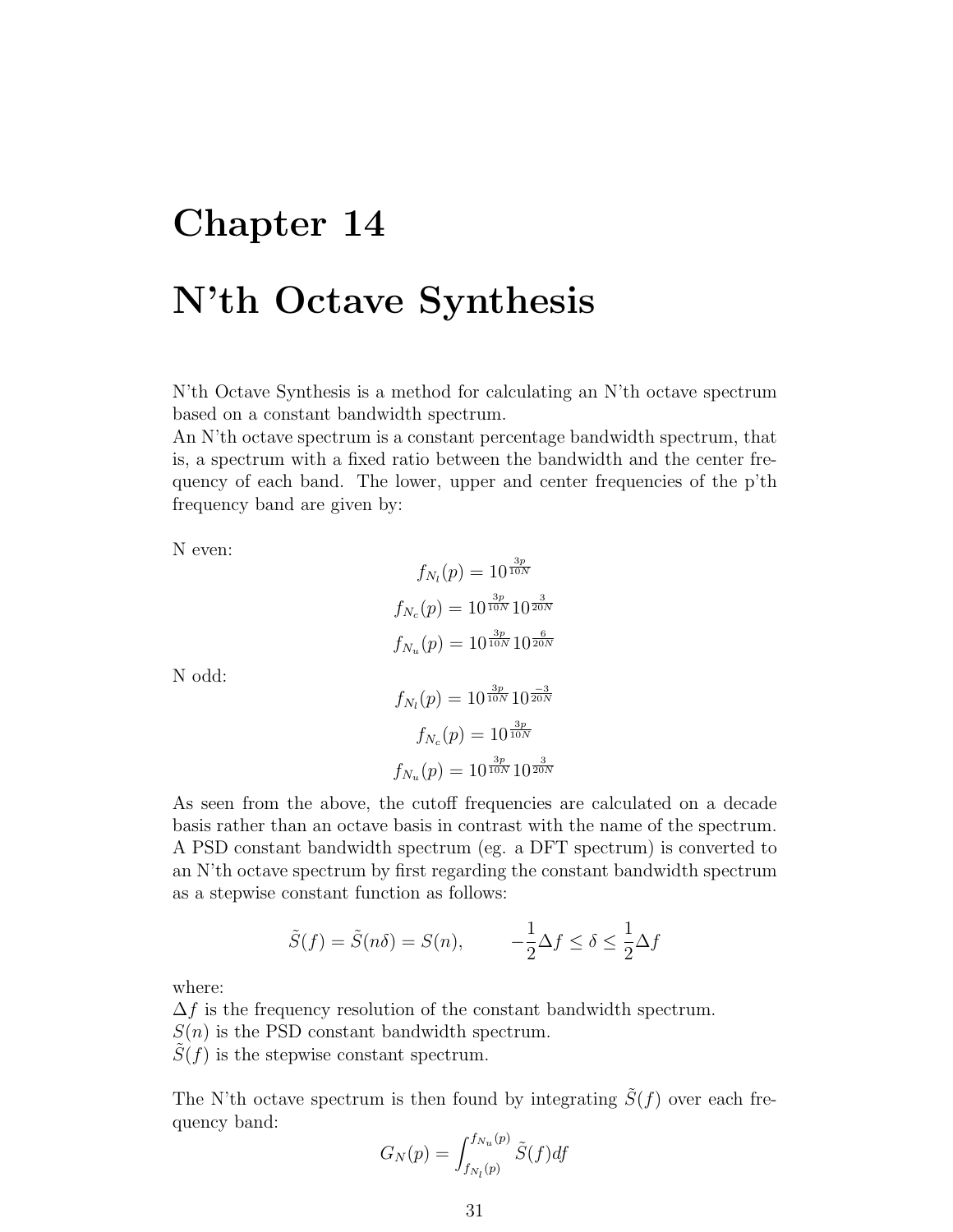where:

 $G_N(p)$  is the power of the p'th frequency band of the N'th octave spectrum.

The PSD and BSD spectra are calculated as follows:

$$
G_{N_{PSD}}(p) = \frac{1}{B_N(p)} G_N(p)
$$

$$
G_{N_{ESD}}(p) = \frac{T_N(p)}{B_N(p)} G_N(p)
$$

where:

 $B_N(p)$  is the bandwidth of the p'th frequency band of the N'th octave spectrum.

 $T_N(p)$  is the measurement time of the p'th frequency band of the N'th octave spectrum.

From an N'th octave spectrum it is possible to calculate an M'th octave spectrum if N is divisible by M:

N/M even:

$$
G_M(p) = \sum_{k=-k_1}^{k_1-1} G_N(\frac{N}{M}p+k), \qquad k_1 = \frac{1}{2}\frac{N}{M}
$$

N/M odd:

$$
G_M(p) = \sum_{k=-k_1}^{k_1} G_N(\frac{N}{M}p+k), \qquad k_1 = \frac{1}{2}(\frac{N}{M}-1)
$$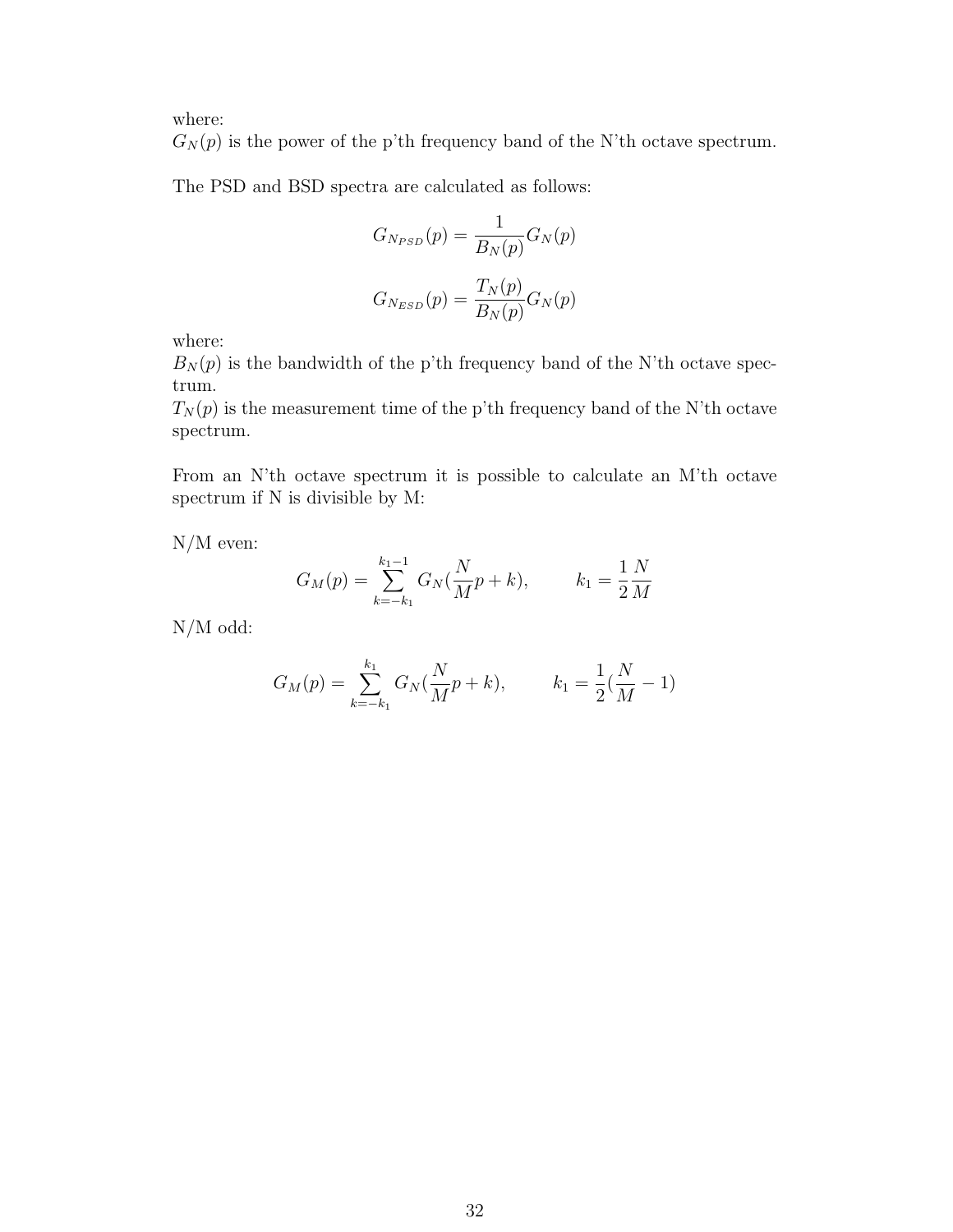# <span id="page-37-0"></span>Chapter 15 Probability functions

### <span id="page-37-1"></span>15.1 Probability density

The probability density function is defined by:

 $f(n) = \frac{\text{Number of samples with a level in the interval}[l_n..l_{n+1}]}{\sum_{n=1}^{n} l_n!}$ Total number of samples

The x-coordinate of the n'th interval is given by:

$$
x(n) = (l_n + l_{n+1})/2 = \alpha n + \beta
$$

where:

 $\alpha$  and  $\beta$  are scaling constants.

From the definition it follows that:

$$
\sum_{n=0}^{P-1} f(n) = 1
$$

where:

P is the number of intervals.

Probability density functions with an interval width of  $\alpha K$  are given by:

$$
f_K(n) = \sum_{k=0}^{K-1} f(l+k), \quad \begin{cases} l = 0, K, ..., P-K \\ n = 0, 1, ..., P/K-1 \end{cases}
$$

### <span id="page-37-2"></span>15.2 Probability distribution

The probability distribution is given by:

$$
F(n) = \sum_{l=0}^{n} f(l), \quad n = 0, 1, ..., P - 1
$$

Probability distribution functions with an interval width of  $\alpha K$  are given by:

$$
F_K(n) = F((n+1)K - 1)
$$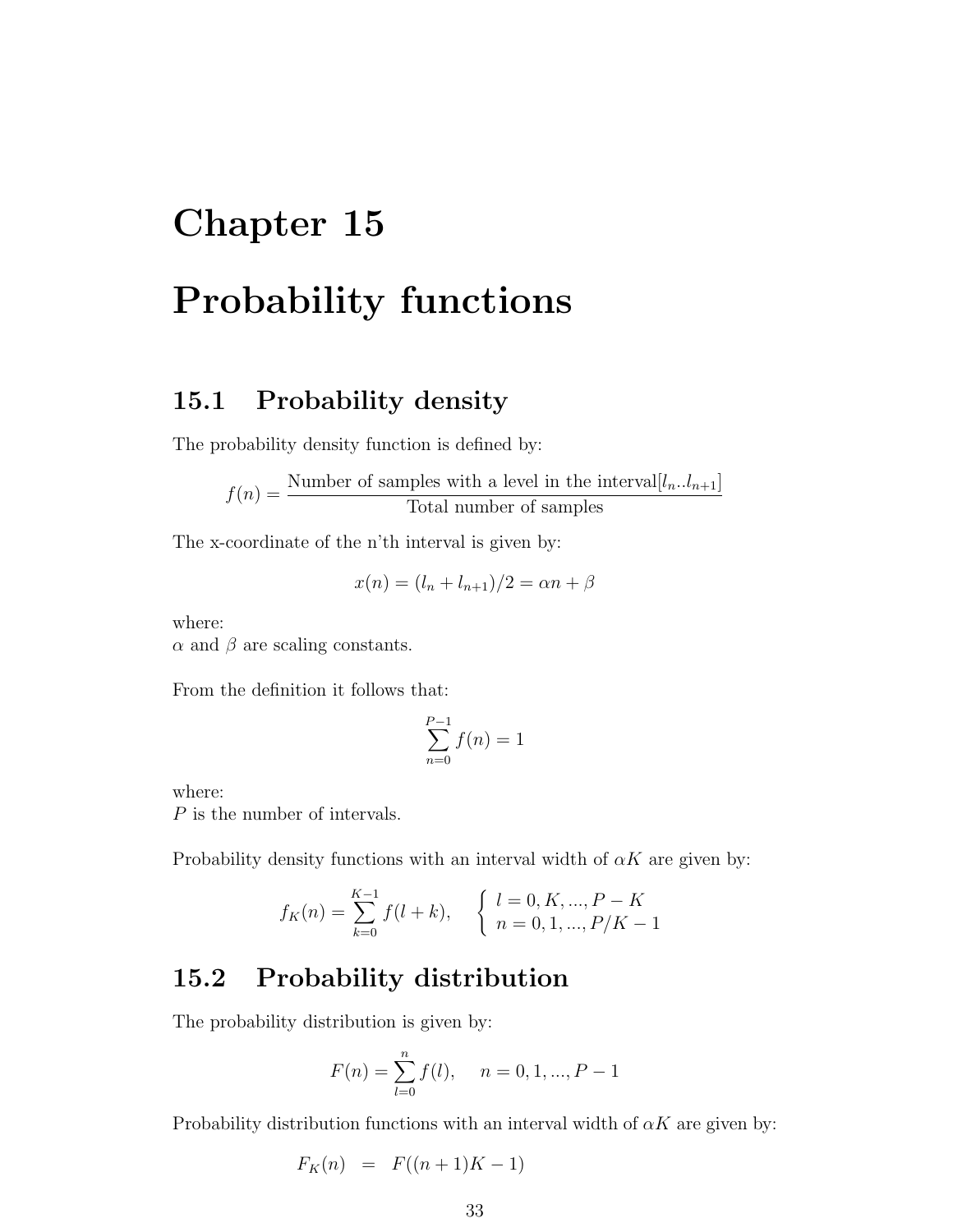$$
= \sum_{l=0}^{(n+1)K-1} f(l)
$$
  
= 
$$
\sum_{l=0}^{n} f_K(l), \quad n = 0, 1, ..., P/K-1
$$

### <span id="page-38-0"></span>15.3 Mean

The mean is given by:

$$
\mu = \sum_{n=0}^{P-1} x(n) f(n)
$$

$$
= \alpha \tilde{\mu} + \beta
$$

where:

$$
\tilde{\mu} = \sum_{n=0}^{P-1} n f(n)
$$

## <span id="page-38-1"></span>15.4 Variance

The variance is given by:

$$
\vartheta = \sum_{n=0}^{P-1} (x(n) - \mu)^2 f(n)
$$

$$
= \alpha^2 (\tilde{\vartheta} - \tilde{\mu}^2)
$$

where:

$$
\tilde{\vartheta} = \sum_{n=0}^{P-1} n^2 f(n)
$$

# <span id="page-38-2"></span>15.5 Standard deviation

The standard deviation is given by:

$$
\sigma = \sqrt{\vartheta}
$$

### <span id="page-38-3"></span>15.6 Skewness

The skewness is given by:

$$
\zeta = \sum_{n=0}^{P-1} (x(n) - \mu)^3 f(n)
$$

$$
= \alpha^3 (\tilde{\zeta} - 3\tilde{\mu}\tilde{\vartheta} + 2\tilde{\mu}^3)
$$

where:

$$
\tilde{\zeta} = \sum_{n=0}^{P-1} n^3 f(n)
$$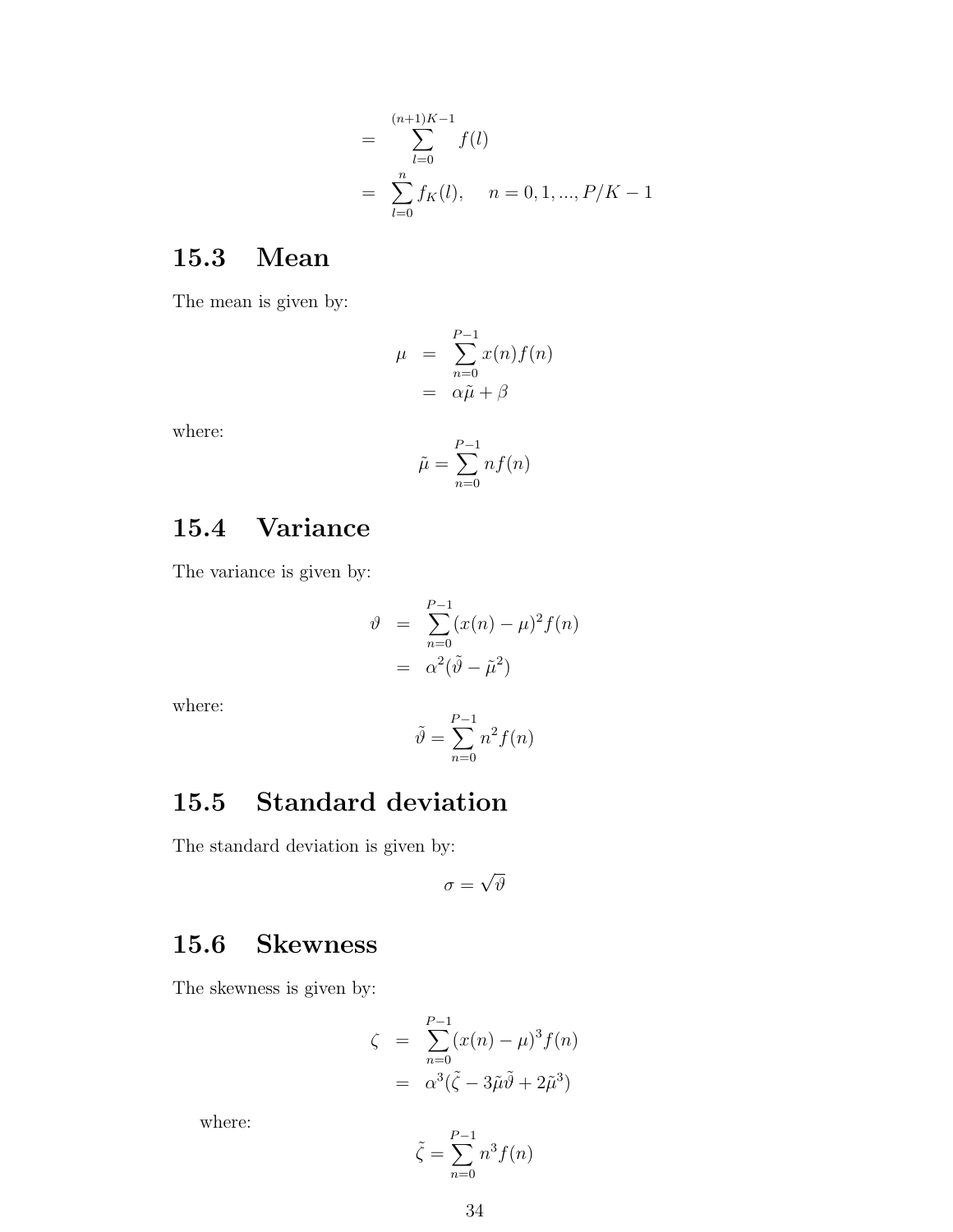## <span id="page-39-0"></span>15.7 Kurtosis

The kurtosis is given by:

$$
\kappa = \sum_{n=0}^{P-1} (x(n) - \mu)^4 f(n)
$$

$$
= \alpha^4 (\tilde{\kappa} - 4\tilde{\mu}\tilde{\zeta} + 6\tilde{\mu}^2 \tilde{\vartheta} - 3\tilde{\mu}^4)
$$

where:

$$
\tilde{\kappa} = \sum_{n=0}^{P-1} n^4 f(n)
$$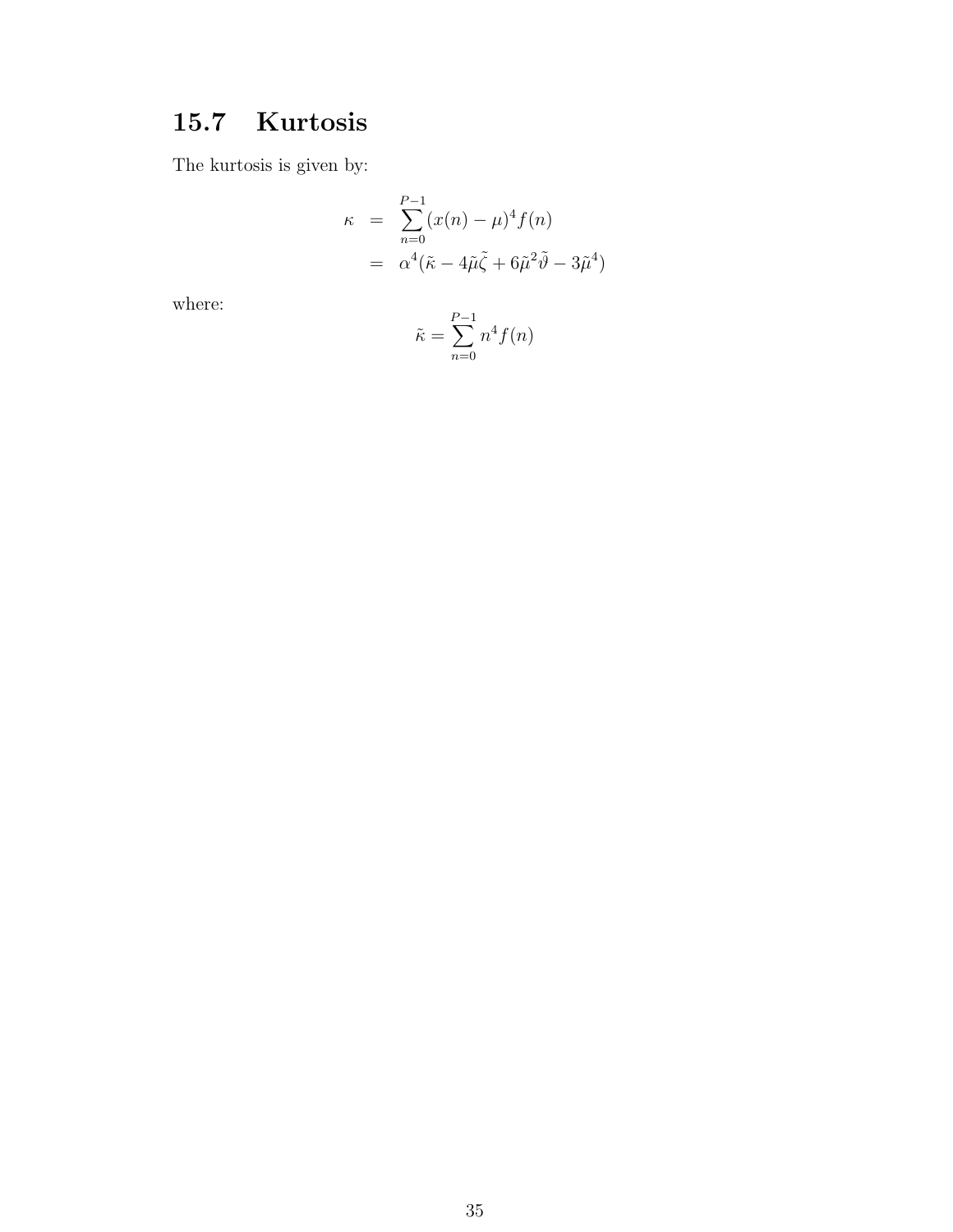# <span id="page-40-0"></span>Chapter 16

# Averaging

Averaging is used to improve the accuracy of the estimation of DC and RMS levels. The only distinction between the procedures for estimation of DC and RMS levels is that the DC averaging is based on the signal sample values whereas the RMS averaging is based on the squared sample values and taking the squareroot of the result.

However, squaring a signal will double the cut off frequency, but since the signal is sampled there is a potential risk for aliasing. This is important when using the formulas for the averaging time to compute the ripple of the detected signal. In the following no distinction is made between DC and RMS calculation.

Averaging is a low-pass filtering of the signal by either an FIR or IIR filter with a frequency response of unity at zero frequency. The average is called a linear average when an FIR filter is used and an exponential average when an IIR filter is used.

The linear average is traditionally an average with an FIR filter with filter coefficients all having the same value. In the following the linear average does not have this limitation.

The exponential average is traditionally an average with a first order IIR filter. In the following only this case is considered.

Usually only some of the output samples are used and the linear averaging is greately simplified since only the samples of interest need to be calculated. For exponential averaging, however, all samples are used in the IIR filter feed back loop.

When the output sampling interval for linear averaging is shorter than the FIR filter impulse response length, the average is called a running average.

### <span id="page-40-1"></span>16.1 Linear average

In general a linear average can be written:

$$
v_{avg}(n) = \frac{1}{A} \sum_{k=0}^{N-1} h(k)x(n+N-1+k)
$$

$$
A = \sum_{k=0}^{N-1} h(k)
$$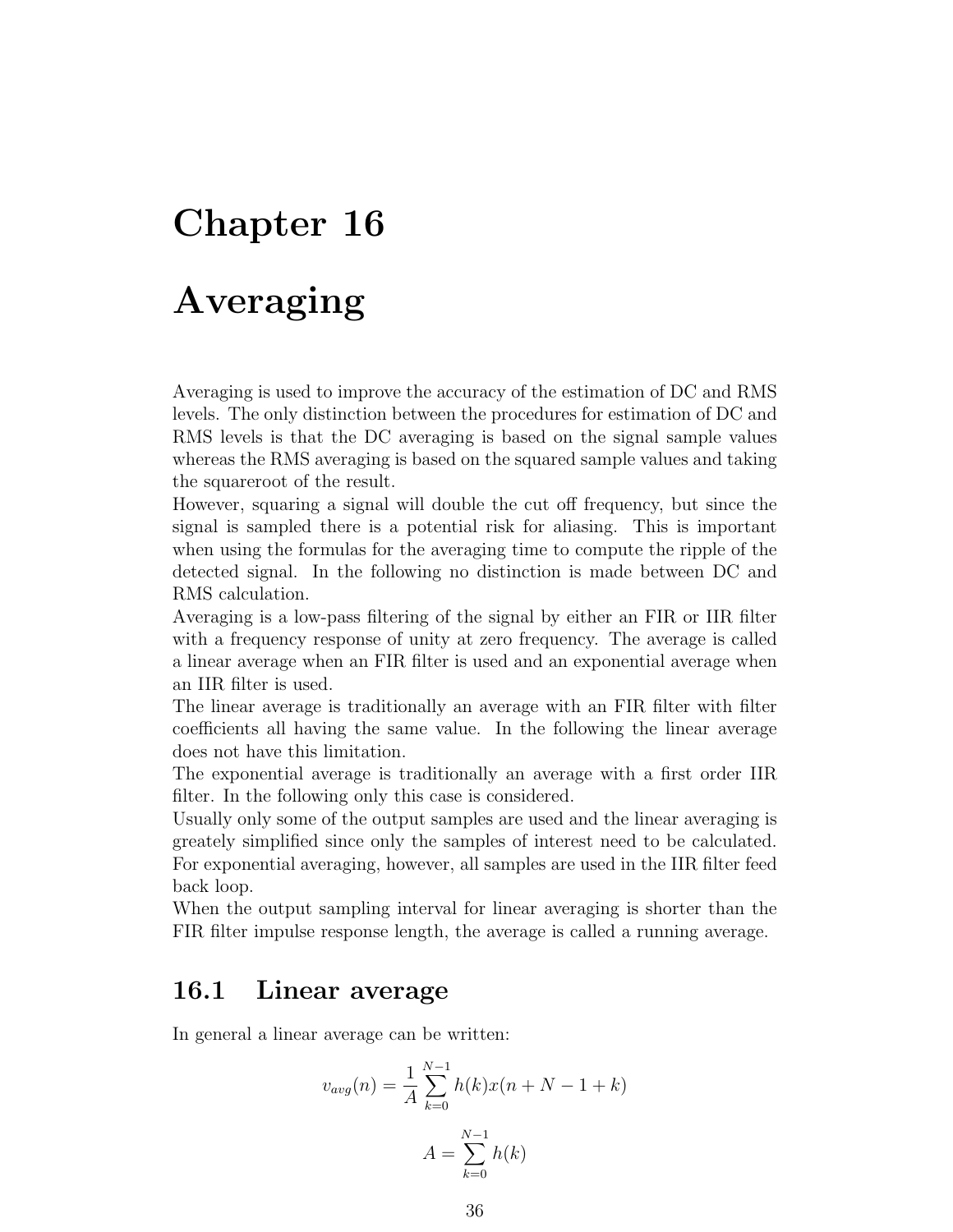where:

 $v_{avg}(n)$  is the average output.  $h(k)$  is the averaging filter impulse response. N is the length of the filter.  $x(k)$  is the input.

If  $h(n) = h(N - 1 - n)$ , that is,  $h(n)$  is symmetrical then:

$$
v_{avg}(n) = \frac{1}{A} \sum_{k=0}^{N-1} h(k)x(n+k)
$$

and a single average is just the weighted sum of input samples given by:

$$
v_{avg} = \frac{1}{A} \sum_{k=0}^{N-1} h(k)x(k)
$$

#### Flat weighting

When  $h(n) = 1$  for all *n* then the average is given by:

$$
v_{avg}(n) = \frac{1}{N} \sum_{k=0}^{N-1} x(n+k)
$$

Now, if the output of the average filter is sampled at a rate of  $N/P$  then the average can be written:

$$
v_{avg}(\frac{N}{P}m) = \frac{1}{N} \sum_{k=0}^{N-1} x(\frac{N}{P}m+k)
$$
  
= 
$$
\frac{1}{N} \sum_{l=0}^{P-1} \sum_{k=0}^{N/P-1} x(\frac{N}{P}(m+l)+k)
$$
  
= 
$$
\frac{1}{N} \sum_{l=0}^{P-1} x^*(m+l)
$$
  

$$
x^*(m) = \sum_{k=0}^{N/P-1} x(\frac{N}{P}m+k)
$$

or alternatively:

$$
y_{avg}(m+1) = y_{avg}(m) + x^*(m+P) - x^*(m)
$$

$$
v_{avg}(\frac{N}{P}m) = \frac{1}{N}y_{avg}(m)
$$

As seen from the above a flat weighted linear average with a sampling interval of  $\frac{N}{P}$  can be computed recursively from a series of linear averages with length N  $\frac{N}{P}$  .